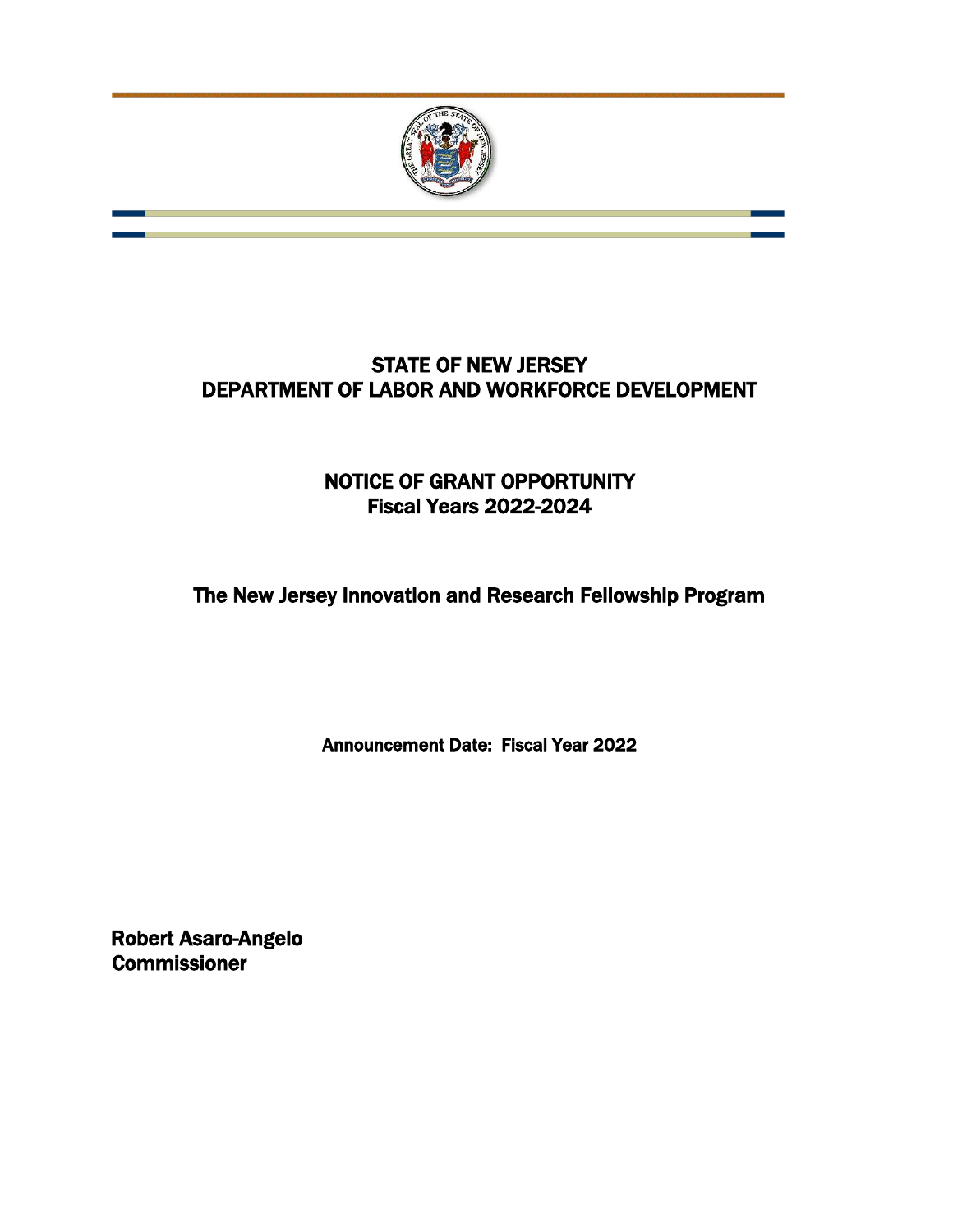# **Notice of Grant Opportunity – FY 2022-2024**

# **TABLE OF CONTENTS**

| Name of Grant Program                                 | Page 2              |
|-------------------------------------------------------|---------------------|
| Purpose for Which the Grant Fund Will Be Used         | Page 2              |
| <b>Available Funding</b>                              | Page 2              |
| <b>Eligible Applicants</b>                            | Page 3              |
| <b>Application Requirements</b>                       | Page 4              |
| Procedure to Apply for Grant Funds                    | Page 4              |
| Review Criteria                                       | Page 6              |
| <b>Application Process</b>                            | Page 7              |
| <b>Application Submission</b>                         | Page 7              |
| <b>Required Reporting</b>                             | Page 8              |
| Notification of Award                                 | Page 8              |
| <b>Standard Assurances and General Provisions</b>     | Page 9              |
| Application click on link for application attachments |                     |
| <b>Applicant Employer Title Page</b>                  | Attachment A        |
| <b>Applicant Employer Required Information Packet</b> | <b>Attachment B</b> |
| <b>Applicant Fellow Title page</b>                    | Attachment C        |
| <b>Applicant Fellow Required Information Packet</b>   | <b>Attachment D</b> |
| <b>Budget Template</b>                                | <b>Attachment E</b> |
|                                                       |                     |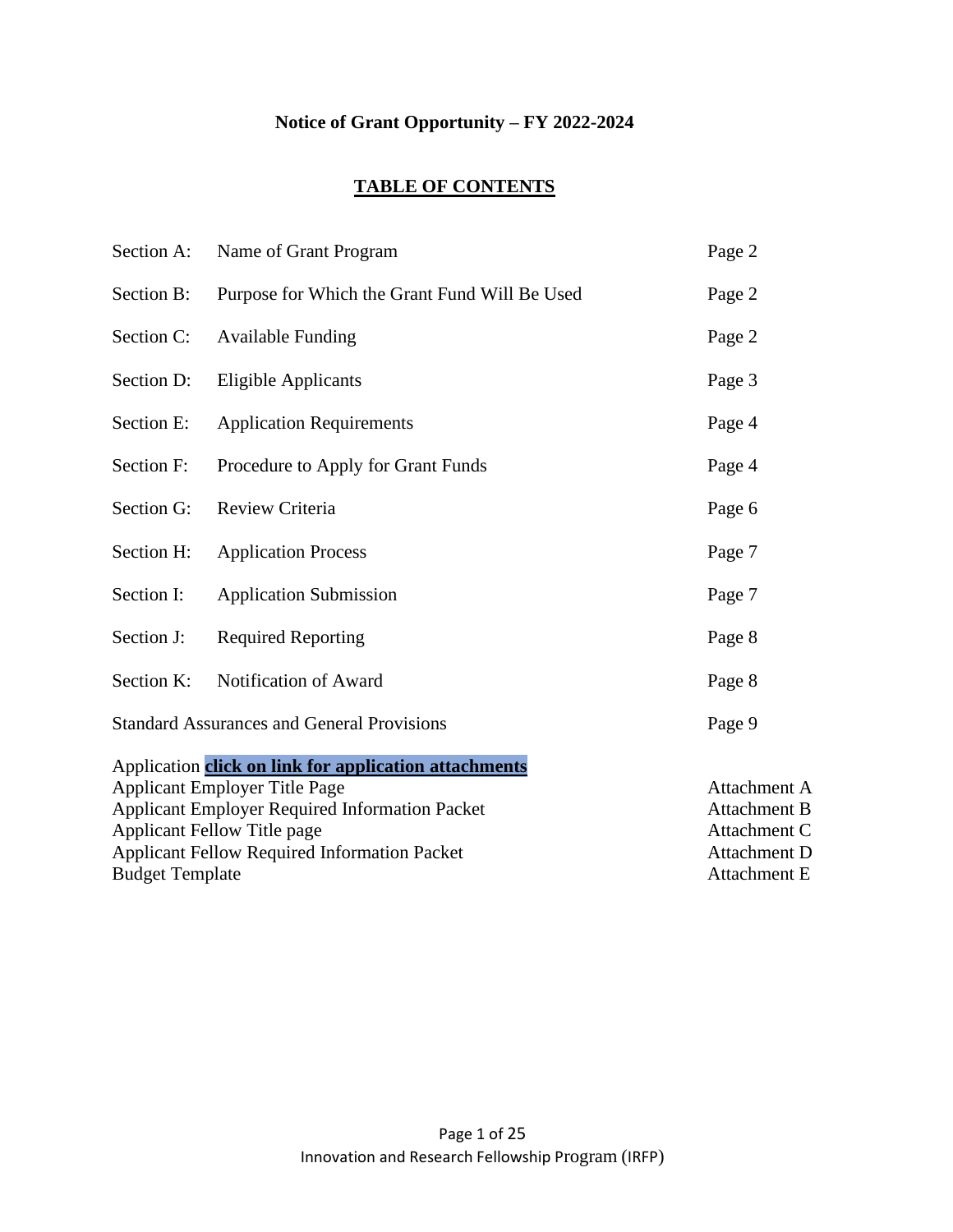**Take Notice** that, in compliance with N.J.S.A. 52:14-34.4 et seq., the Department of Labor and Workforce Development (the Department) regularly publishes on its website [https://www.nj.gov/labor/,](https://www.nj.gov/labor/) all notices of fund availability pertaining to Federal or State grant funds which may be awarded by the Department. The notices of grant opportunities may be found on the Department's website in the tab "Research & [Information"](https://www.nj.gov/labor/programs/grants/ngo_index.html).

# **A. NAME OF GRANT PROGRAM**

The New Jersey Innovation and Research Fellowship Program

# **B. PURPOSE FOR WHICH THE GRANT FUNDS WILL BE USED**

The Innovation and Research Fellowship Program (IRFP) grant funds are provided to support technological research and the innovation ecosystem in New Jersey and to encourage Ph.D. graduates to continue their research in fellowship with New Jersey's science and technology companies.

The IRFP grant monies shall be used by the grantee employer primarily as salary for the Fellow. Upon presenting reasonable justification within the IRFP grant application, the applicant employer may include expenditures for equipment and/or conference attendance in an amount that is no more than five percent of the total salary amount.

Research Fellowship grants may be issued for up to two years and shall be used primarily for research and innovation. Under no circumstances shall IRFP grant monies be used by the grantee employer for administrative cost or capital purchases.

# **C. AVAILABLE FUNDING**

The amount of funding available in Fiscal Year 2022 is estimated to be \$1,000,000. The source of funds is the Workforce Development Partnership Fund pursuant to section 9 of P.L. 1992, c.43 (C.34:15D-9). Subject to availability of funding the grant period may cover a 24-month period.

Final awards are contingent upon State allocation of funds, the applicant's demonstrated need must address the scientific and technological viability of the applicant employer's business products(s), service(s), and/or process(s) and the company's technical ability to implement such.

# **Funding for First Year Fellowship**

The grant funded salary levels for the Fellowship is up to \$65,000 for the first year. The IRFP grant award does not restricted the employer-grantee to pay the Fellow a yearly salary more than provided through the grant, but the employer-grantee may not pay less than \$65,000 for the Fellow's salary in the first year of the grant.

*Note: The Fellow will be considered an employee when hired and shall receive all benefits given to other employees within the company of employment. The Fellowship funds dispersed through this grant are to be used exclusively for the Fellow's salary and may not be applied to fringe benefits.*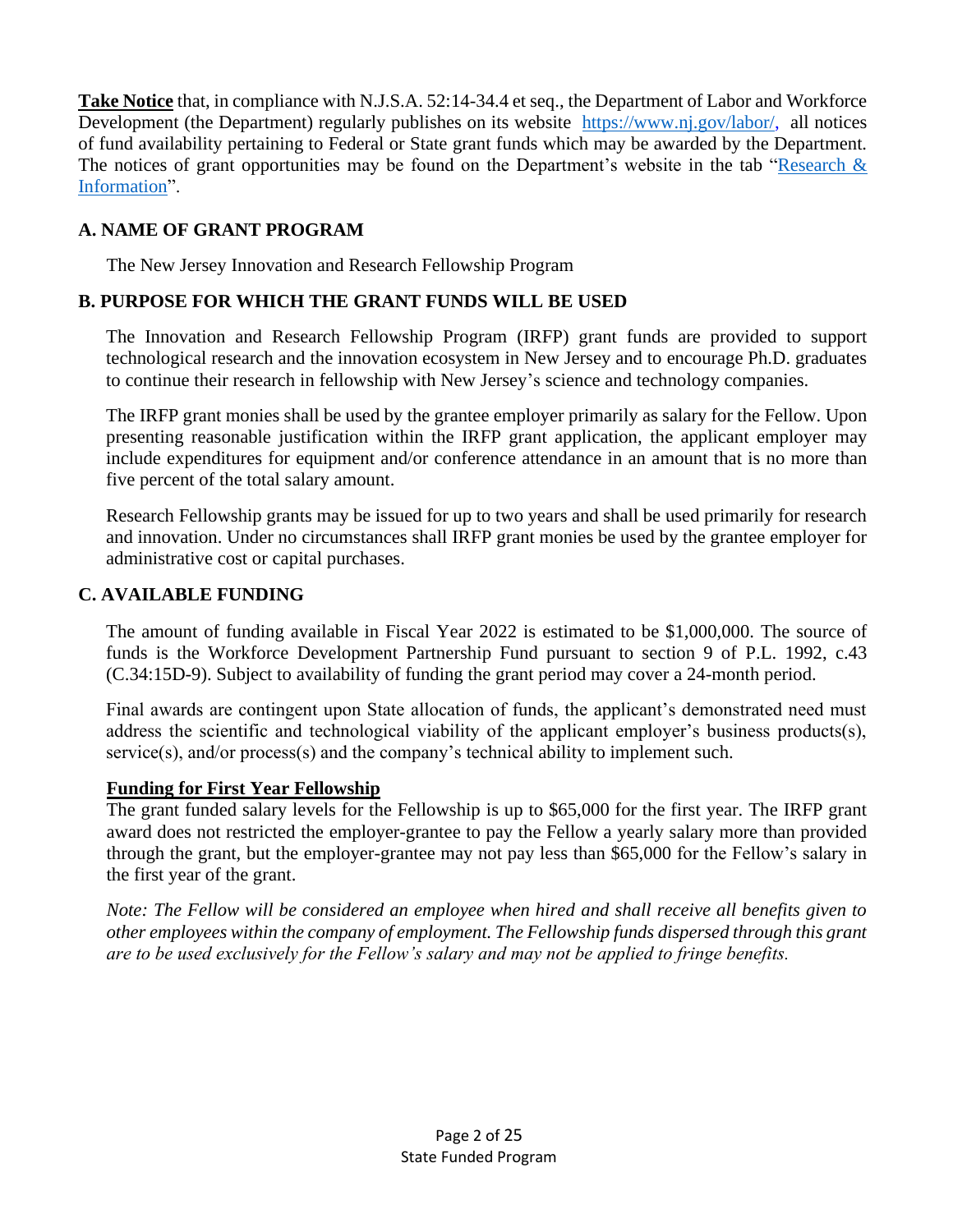# **Funding for Second Year Fellowship with Company Match Requirement**

Funding for the second year is non-competitive but is based on approval of the Department's review of the first year's progress and availability of funds. The grant calculation for the second year is based on the Fellow receiving a yearly salary in the second year of at least \$75,000. In the second year, the Department will pay up to \$50,000 toward the Fellow's salary and the participating company is required contribute at least \$25,000 toward the Fellow's salary. The IRFP grant does not restrict the employer to pay the Fellow a salary more than provide through the grant, but the employer must contribute \$25,000 in the second year of the grant.

*Employer-applicants shall indicate in the application they will provide \$25,000 towards the Fellow's yearly salary in the second year of funding.*

# **D. ELIGIBLE APPLICANTS**

Research Fellowship grants are provided to entities, comprising of large businesses, employing more than 25 people and small businesses, employing from two to 24 people. The fellowship will be authorized on availability of funding and according to the discretion of the department's commissioner.

The Department will award IRFP grants to qualified employers for technological research in order to fund fellowships lasting up to two years. In order to be eligible for a grant under the IRFP, both the applicant employer and the applicant Fellow shall meet the criteria set forth:

### Applicant Employer Eligibility

**(a)** In order to be eligible for a grant under the IRFP, an applicant employer shall satisfy the following criteria as of the application submission date:

- 1. Its primary business is the provision of a scientific process, product, or service and, the applicant employer owns, has filed for, or has a license to use, protected, proprietary intellectual property;
- 2. It has a Business Certificate to do business in New Jersey;
- 3, It is listed as a registered vendor with NJ Treasury: [NJSTART](https://www.njstart.gov/bso/) <https://www.njstart.gov/bso/>
- 4. It is organized as a C Corp or LLC with a business plan; and
- 5. It is not an education institution or a home-based operation.

# Applicant Fellow Eligibility

**(a)** In order to be eligible for a grant under the IRFP, the applicant Fellow shall satisfy the following criteria as of the application submission date:

- 1. The Fellow candidate must have received a Ph.D. degree from a college or university in the United States or United States territories within the past 18 months; and
- 2. The Fellow candidate must be a United States citizen, be a legal permanent resident, or **possess all** of the following: a valid immigrant visa, a valid employment authorization document, and an I-485 application pending with the United States Citizenship and Immigration Service. (*Fellow candidates seeking Optional Practical Training (OPT) are not eligible to apply for the IRFP grant*).
- **(b)** Preference will first be given to graduates from a New Jersey education institution or to a New Jersey resident who graduates from an education institution outside of New Jersey.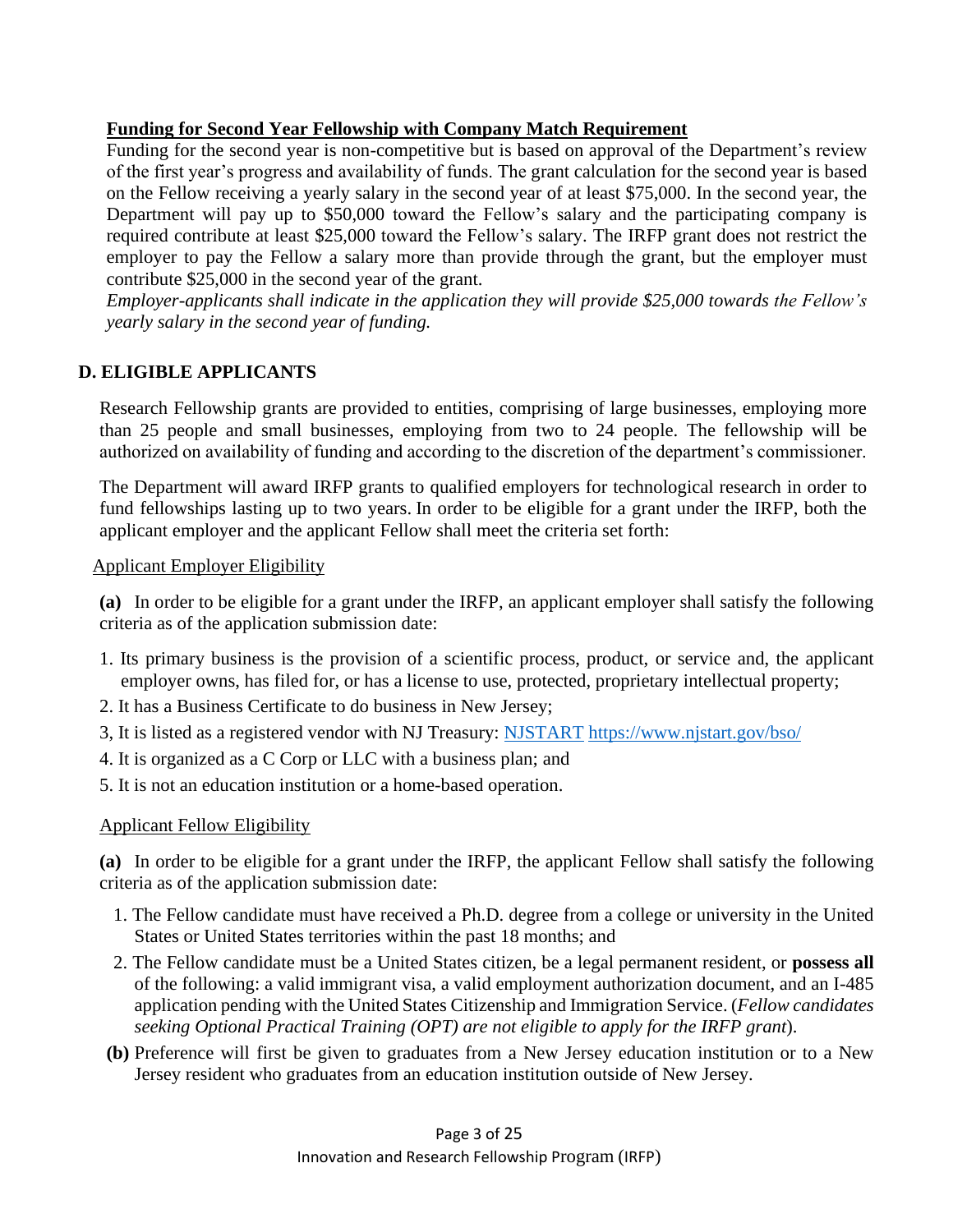# **E. APPLICATION REQUIREMENTS:**

### **Application Requirements for IRFP grant**

**(a)** The application for an IRFP grant shall be completed **jointly** by the applicant employer and the applicant Fellow.

**(b)** Information from the applicant employer, including but not limited to, name and phone number of primary and secondary contact persons; company name, address, NJ vendor identification number and Federal tax identification number; total number of employees; number of full-time employees; state of incorporation and date of incorporation.

**(c)** Each applicant employer shall submit the application for an IRFP grant as indicated in Section H.

The completed application must include, but not be limited to, the following:

- **1.** Information regarding the applicant Fellow including, but not limited to, name, address, telephone number, undergraduate institution attended, post-doc institution attended, and name of dissertation advisor(s);
- **2.** Information regarding the applicant Fellow's advisor, including but not limited to, name, institution, department, address, and telephone number; and,
- **3.** No fewer than two references from individuals who are familiar with the qualifications of the applicant Fellow, along with the following information regarding each individual reference: name, title, institution, address, relationship to applicant Fellow, and period of contact with applicant Fellow.

## **F. PROCEDURE TO APPLY FOR GRANT FUNDS**

### **From the Applicant Fellow**

The application packet must contain the following information from the applicant Fellow submitted in the following order:

- **(a)** One of the following:
- 1. Birth certificate or passport for a United States citizen; or
- 2. Legal Permanent Resident Card for a legal permanent resident of the United States; or
- 3. Immigrant visa, employment authorization, and proof of having submitted a completed I-485 application to the United States Citizenship and Immigration Service; and
- **(b)** CV including publication list; and
- **(c)** A one-page explanation from the applicant Fellow as to how his or her past or proposed research or skills are relevant to the applicant employer's mission and as to how the fellowship will benefit the applicant Fellow; and,
- **(d)** Provide a statement indicating the Fellow applicant meets all eligibility for the grant requirements and has received a Ph.D. degree within the past 18 months including the field in which the doctorate was attained.

*Note: Fellow applicants seeking Optional Practical Training (OPT) are not eligible to apply for the IRFP grant.*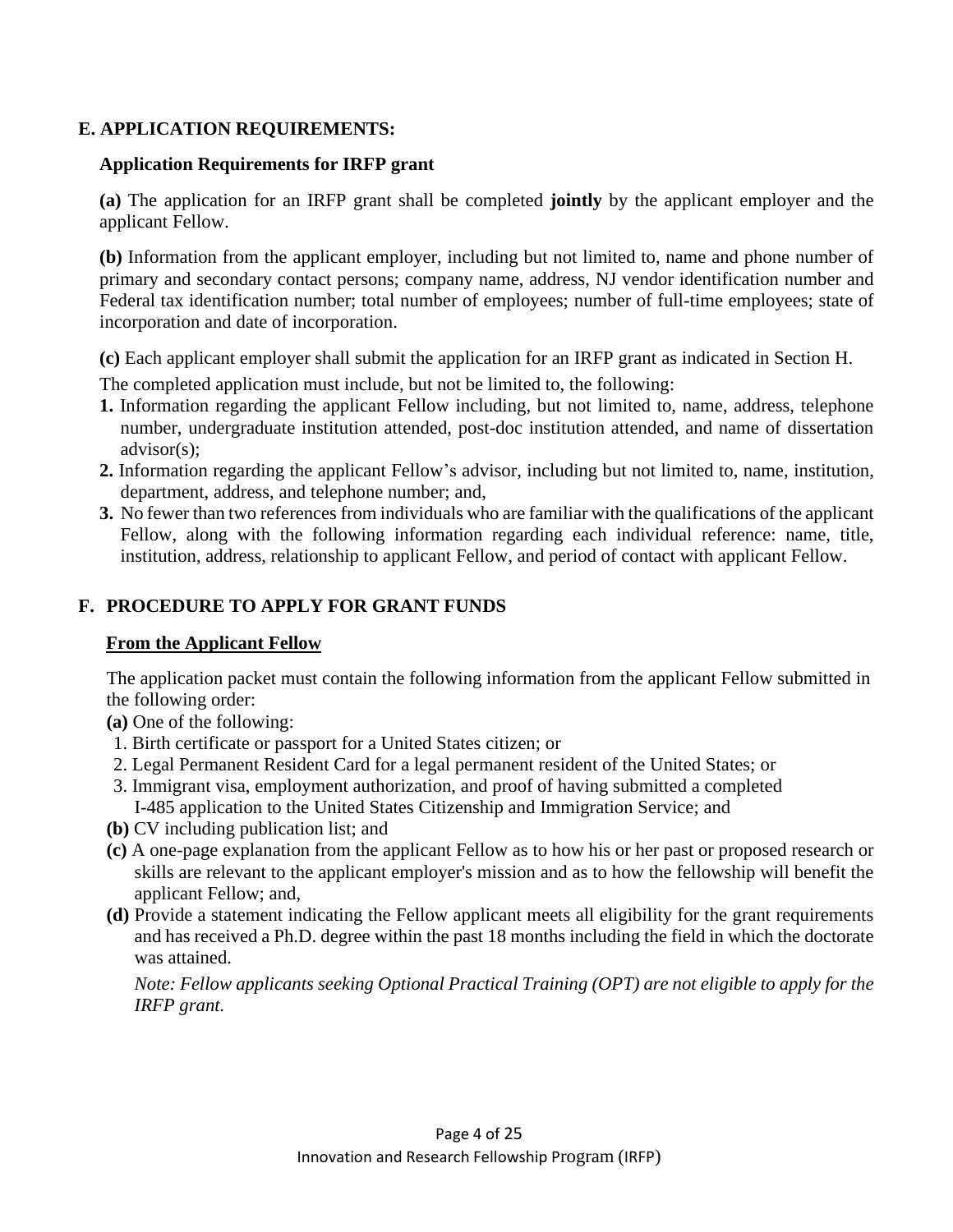# **From the Applicant Employer**

The application packet must contain the following information from the applicant employer submitted in the following order:

- **(a)** No more than one-page that summarized executive business plan;
- **(b)** No more than a one-page summary written in laymen's terms, of the proposed project and the research proposed. *Do not include proprietary or confidential information because, if the application is funded, this information will be made public.*
- **(c)** No more than a one-page summary written in laymen's terms, of the scientific and technological viability of the applicant employer's product(s), service(s), and/or process(es) and the company's technical ability to implement it including:
	- 1. Intellectual property (i.e., has the technology been patented? Has the technology been licensed? How would the project lead to commercialization of the technology?) *(For this application, Intellectual Property is limited to patents and license agreements based on patents).*
	- 2. How strong is the company's proprietary intellectual property? (i.e., is the company creating a protected and proprietary technology for others to use or is it using existing technology?).
	- 3. Is the technology product produced in New Jersey "state of the art and/or novel or unique?" (i.e., does the company offer a sufficient differentiation from other businesses and/or higher quality product or service? Reasons why customers turn to the applicant's company rather their competitors).
	- 4. Are the physical and human resources of the company adequate to implement the application of the technology? (i.e., does the company have an experienced and well-balanced management team?).
	- **(d)** No more than a four-page description of the research project including but not limited to detailed work plan, timeline, methods and milestones, measurable impact of project on company goals and business plan, resources available (lab facilities, equipment) and their relevance to the project, expected next steps for the Fellow following completion of the first year of the fellowship, and a simple **Gantt chart** showing the proposed milestones and timelines and measurable accomplishments agreed upon by both the applicant Fellow and applicant employer;
	- **(e)** No more than a one-page description of how the applicant employer plans to provide mentorship to the applicant Fellow;
	- **(f)** No more than a one-page description as to how the applicant Fellow will help the company meet its commercialization goals;
	- **(g)** Include copy of liability insurance policies;
	- **(h)** Include copy of certificate to conduct business in New Jersey\*;
	- **(i)** Include copy of both the federal and N.J. State Form W-3 for the most recent fiscal year.
	- **(j)** No more than a one-page resume for each key personnel who will monitor the Fellow's performance;

### **Note: All applicant employers must be registered with State of New Jersey Treasury and obtain a Vendor Identification Number. If not registered, you must do so at:**<https://www.njstart.gov/bso/>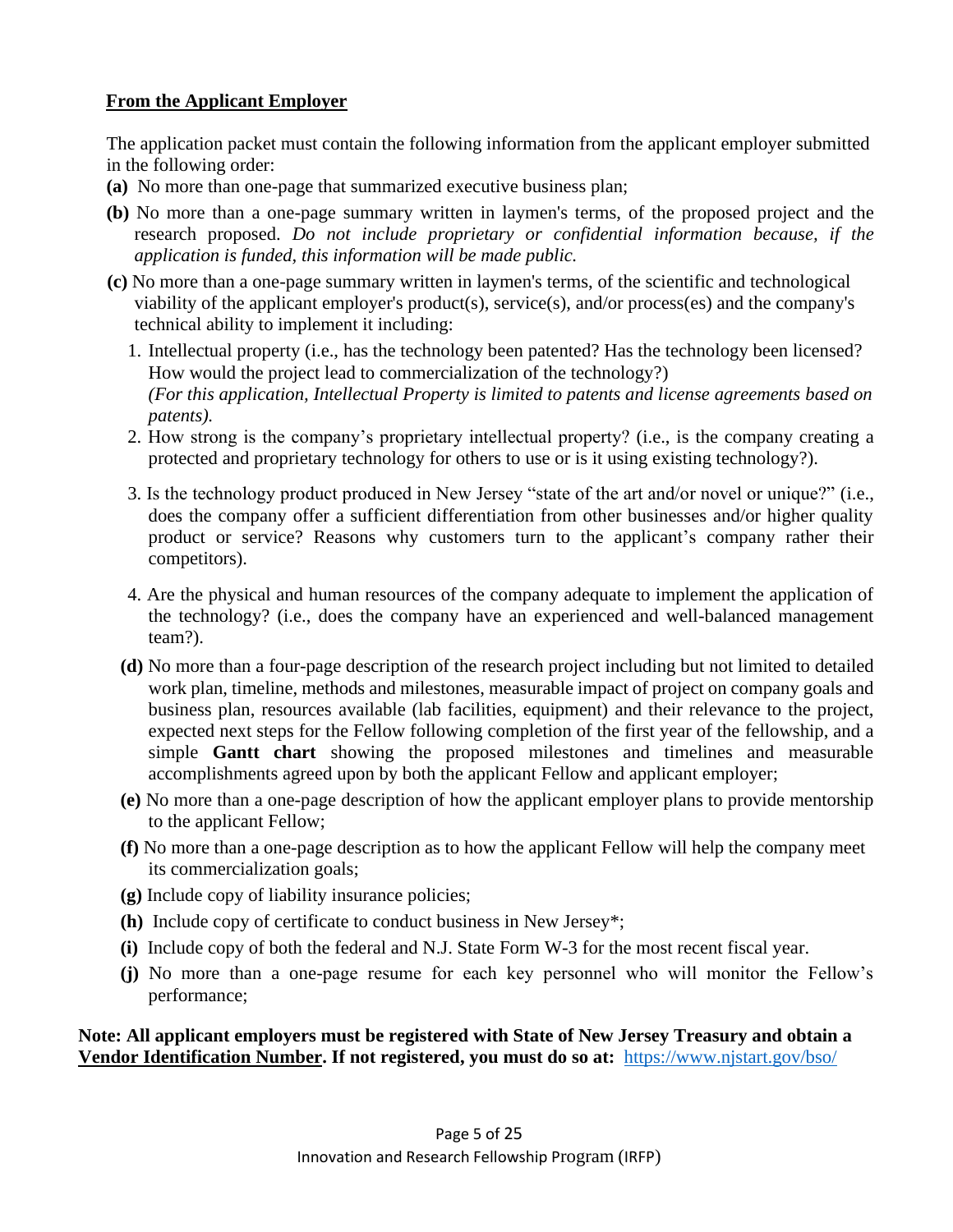# **G. REVIEW CRITERIA**

- **(a)** The following factors will be among those considered in the IRFP grant review and evaluation of applications:
- 1. Soundness of business and commercialization plan, need for this fellowship research project, and relevance of proposed fellowship project to achieve company goals;
- 2. How the applicant Fellow will help the company meet its commercialization goals to benefit New Jersey's innovation ecosystem;
- 3. In layman's terms and words, a clear summary of the proposed fellowship project
- 4. How the applicant Fellow's work plan is aligned with the employer's company goals and business plan;
- 5. The company's scientific and technological viability, and assurances of resources available to carry out the fellowship project with timeline for deliverables.
- 6. How deliverables and projected measurable accomplishments will be achieved through mentorship;
- 7. Quality of mentorship/supervision based on the degree of planning for the applicant Fellow to work with and be mentored by a leading scientist in his or her field of expertise;
- 8. Degree in which the mentorship, the work of the applicant Fellow, and the project will impact science and technological growth in New Jersey.
- 9. How the applicant Fellow's past or proposed research skills are relevant to the employer's mission
- 10. The expertise and experience of the applicant company's personnel and the applicant Fellow's ability to work creatively in scientific research and further a career in the employer's industry;
- 11. Scientific and technological viability of the applicant employer's business product(s), service(s), and/or process(es) and the Fellow's technical ability to implement research for the project.
- 12. How the Fellow's measurable accomplishments achieved through mentorship will offer the ability to work creatively in scientific research and further the Fellow's career in the employer's industry.

**(b)** All applications will be reviewed and evaluated, with notice of approval or disapproval issued by the Department.

**(c)** No application will be funded, unless approved by the Commissioner.

**(d)** The Commissioner retains the authority to modify application review factors based on the changing needs of the New Jersey economy and to establish appropriate application review and approval methods consistent with those conditions.

**(e)** Upon approval of the application, an IRFP grant contract containing the terms and conditions of the grant will be executed between the applicant employer and the Department.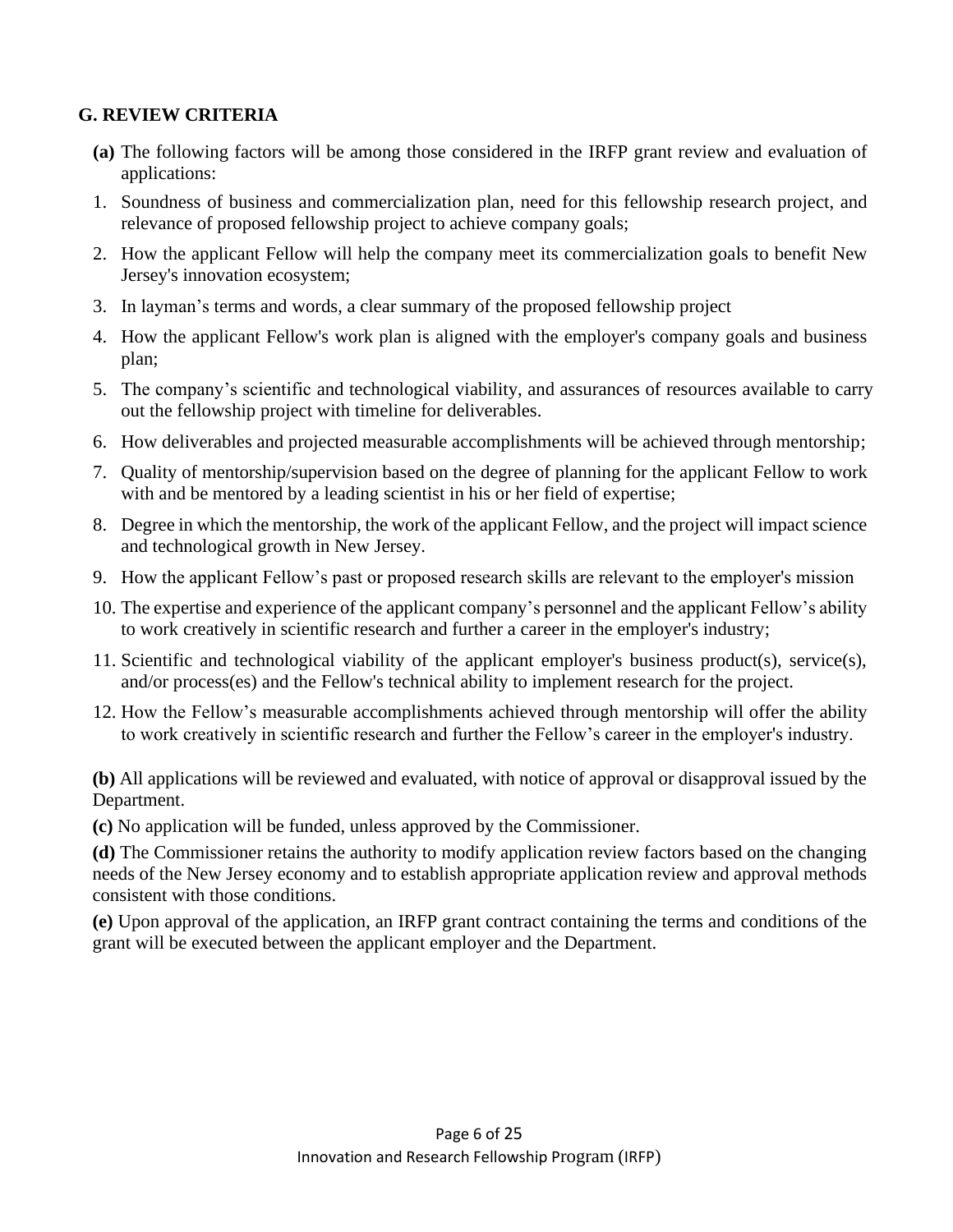# **Scoring Criteria:**

The Department evaluates applications for Fellowship grants in accordance with the following criteria:

### **Need**

Did the employer successfully explain the company's business plan and need for this research project? Did the employer effectively describe how the applicant fellow will help the company meet its commercialization goals to benefit New Jersey's innovation ecosystem?

### **Purpose**

Did the employer clearly provide a summary of the proposed project? Did the employer adequately describe how the Fellow's work plan is aligned with the employer's business plan?

### **Statement of Work/Capacity**

Did the employer adequately describe the company's scientific and technological viability, and assurances of resources available?

### **Deliverables**

Did the employer effectively describe how projected measurable accomplishments will be achieved through mentorship?

### **Performance/Applicant Fellow**

Did the applicant Fellow clearly describe how past or proposed research skills are relevant to the employer's mission? Did the applicant Fellow clearly describe the ability to work creatively in scientific research and further a career in the employer's industry?

# **H. APPLICATION PROCESS**

To ensure consistency and fairness of the evaluation process, each applicant seeking funding under this grant program must submit an application that adheres to the requirements listed below:

### **Proposals Must Be Submitted by Email**

Applicants must provide the proposal in accordance with the requirements listed within this NGO. Proposals must be emailed to IRFP Program Manager Ms. Gerri Brosh at [Gerri.brosh@dol.nj.gov](mailto:Gerri.brosh@dol.nj.gov). The document must be **unlocked, not pass-word protected, and not exceed 3MB**.

- The applicant must submit the application in **MS Word file format with digital signature**, by email directly to the IRFP Program Manager, Ms. Gerri Brosh [Gerri.brosh@dol.nj.gov](mailto:Gerri.brosh@dol.nj.gov) by 3 p.m. on the due date listed below in Section I. Submission Date—faxes will not be accepted. Additionally, the applicant's supporting documents required from outside their organization may be scanned and included in the application.
- Failure to include any of the required documents will result in the application being removed from consideration for panel review.
- Applications received by the due date and time will be screened to determine if the application meets the threshold criteria and are, in fact, eligible for panel review. DOL reserves the right to reject any application not in conformance with the requirements of this NGO.
- Applications received after the stated submittal deadline date may be held for the next available panel review date during the program fiscal year if funding is available.
- The applicant must also have available upon request by DOL, the electronic version of the submitted attachment forms prepared in MS Word/or Excel.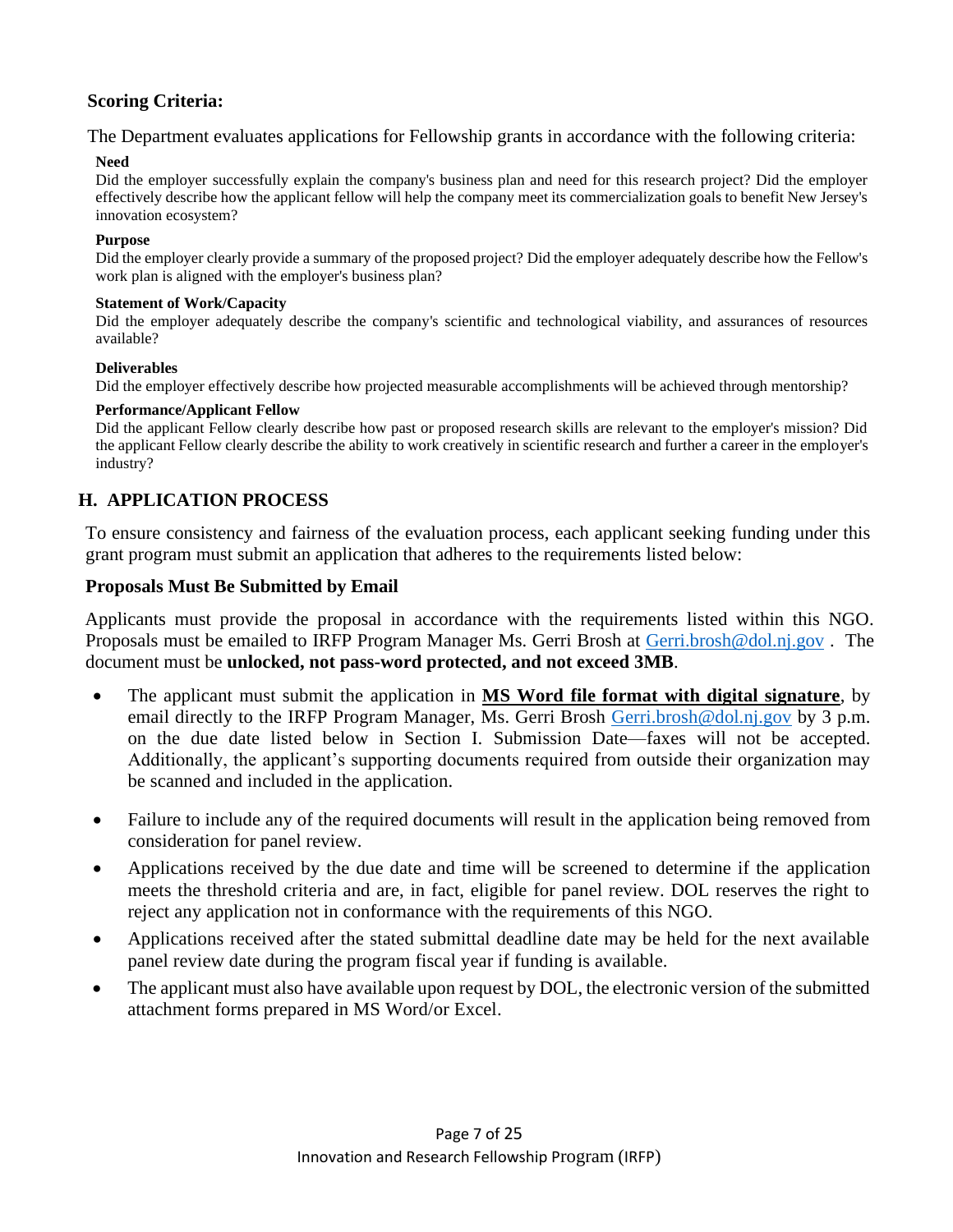# **I. APPLICATION SUBMISSION and TIMETABLE**

Applicants must submit the application in accordance with the requirements listed within this NGO. The Microsoft Word version for submission of the required application attachments is obtainable electronically: **[click on link for application attachments](http://www.nj.gov/labor/wioa/documents/NGO/Workforce_Training/FY22-002_Attachments_NGO-%20Innovation%20Research%20Fellowship%20Program-IRFP.docx)**

| <b>APPLICATION DUE</b>                | <b>AWARDS ANNOUNCED</b> |
|---------------------------------------|-------------------------|
| Tuesday, April 19, 2022, by 3:00 p.m. | June 2022               |

\*Dates listed in this NGO may be subject to change; changes will be posted on DOL's web page.

# **J. REQUIRED REPORTING**

Grant recipients are required to maintain formative progress data and submit quarterly program and fiscal reports documenting grant-related activities. The reports will be reviewed to ascertain the grantee's progress within the scope of work and its conformance with program regulations and enabling legislation.

The format of the program reports is determined by the Department and the reporting forms will be provided after the contract is awarded.

Quarterly program reports will include at a minimum the following:

- 1. Participant attendance/work schedule;
- 2. Participant academic development and achievement;
- 3. Milestones achieved;
- 4. Quarterly financial and expenditure reports must be submitted on the form included with the contract and are due on or before the  $15<sup>th</sup>$  of each month.
- 5. Status of all expenditures/salary (copy of employee's pay stub) listed in the budget detail and the amount expended each month
- 6. Submit a State of New Jersey payment voucher for expenditures incurred during the month.

The close of the grant period (considered the end of contract) will require the joint submittal of a three to six (3-6) page reflection paper from the employer and Fellow grantee detailing the outcomes achieved during the grant award period and the contributions of said outcomes in regard to the advancement and growth toward New Jersey's innovation ecosystem.

# **K. NOTIFICATION OF AWARD**

.

All applications are subject to a Department panel review and final approval by the Commissioner of the Department. Applicants will be notified of the final determination of their request when DOL's internal finalization process is completed. The Department will not award a grant if the grantee does not accept the STANDARD ASSURANCES AND CERTIFICATIONS and GENERAL PROVISIONS described below: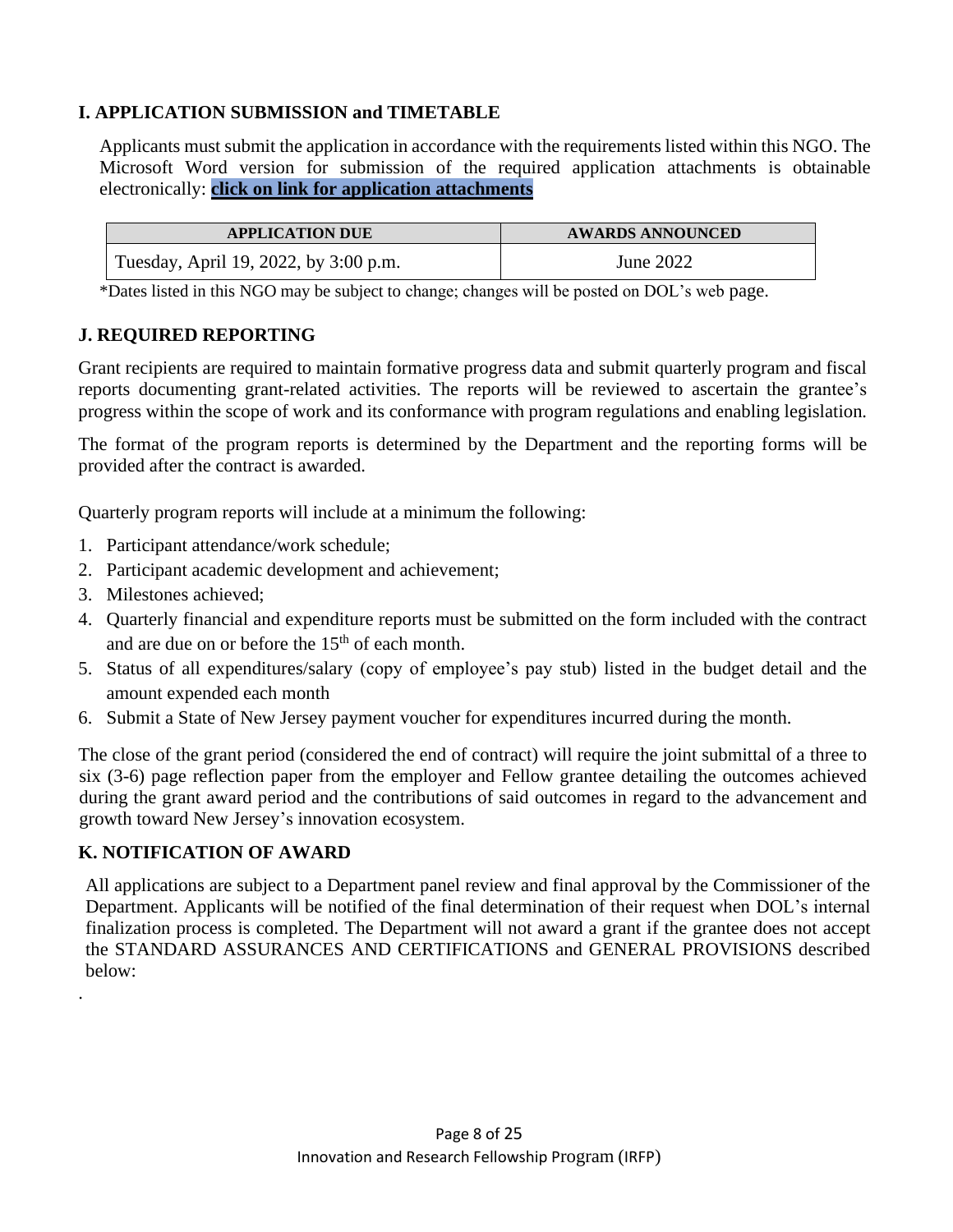# **Standard Assurances and Certifications**

### **ASSURANCES AND CERTIFICATIONS**

The grantor will not award a grant where the grantee has failed to accept the ASSURANCES AND CERTIFICATIONS contained in this section. In performing its responsibilities under this agreement, the grantee hereby certifies and assures that it will fully comply with the following:

- 1) Assurances Non-Construction Programs (SF 424 B)
- 2) Debarment and Suspension Certification (29 CFR Part 98)
- 3) Certification Regarding Lobbying (29 CFR Part 93)
- 4) Drug Free Workplace Certification (29 CFR Part 98)
- 5) Nondiscrimination and Equal Opportunity Assurance (29 CFR Part 38)
- 6) Uniform Administrative Requirements, Cost Principles, and Audit Requirement for Federal Awards (2 CFR Part 200)

By signing the agreement, the grantee is providing the above assurances and certifications as detailed below:

### **1) ASSURANCES NON-CONSTRUCTION PROGRAMS**

**NOTE:** Certain assurances may not be applicable to your project or program. If you have questions, please contact the grantor agency.

As the duly authorized representative of the applicant, I certify that the applicant:

- A) Has the legal authority to apply for federal assistance and the institutional managerial and financial capability (including funds sufficient to pay the non-federal share of project costs) to ensure proper planning, management and completion of the project described in this application.
- B) Will give the awarding agency, the Comptroller General of the United States, and if appropriate, the state, through any authorized representative, access to and the right to examine all records, books, papers or documents related to the award; and will establish a proper accounting system in accordance with generally accepted accounting principles or agency directives.
- C) Will establish safeguards to prohibit employees from using their positions for a purpose that constitutes or presents the appearance of personal or organizational conflict of interest, or personal gain.
- D) Will initiate and complete the work within the applicable time frame after receipt of approval of the awarding agency.
- E) Will comply with the Intergovernmental Personnel Act of 1970 (42 U.S.C. 4728-4763) relating to prescribed standards for merit systems for programs funded under one of the 19 statutes or regulations specified in Appendix A of Office of Personnel Management's Standards for a Merit System of Personnel Administration (5 CFR 900, Subpart F).
- F) Will comply with all federal statutes relating to nondiscrimination. These include, but are not limited to: (a) Title VI of the Civil Rights Act of 1964, 42 U.S.C. 2000d et seq. (P.L. 88-352) which prohibits discrimination on the basis of race, color or national origin; (b) Title IX of the Education Amendments of 1972, as amended (20 U.S.C. 1681-1683, and 1685-1686), which prohibits discrimination on the basis of sex; (c) section 504 of the Rehabilitation Act of 1973, as amended (29 U.S.C. 794), which prohibits discrimination on the basis of handicaps; (d) the Age Discrimination Act of 1975, as amended (42 U.S.C. 6101- 6107), which prohibits discrimination on the basis of age; (e) the Drug Abuse Office and Treatment Act of 1972, 21 U.S.C. 1101 et seq. (P.L. 92-255) as amended, relating to nondiscrimination on the basis of

Page 9 of 25 State Funded Program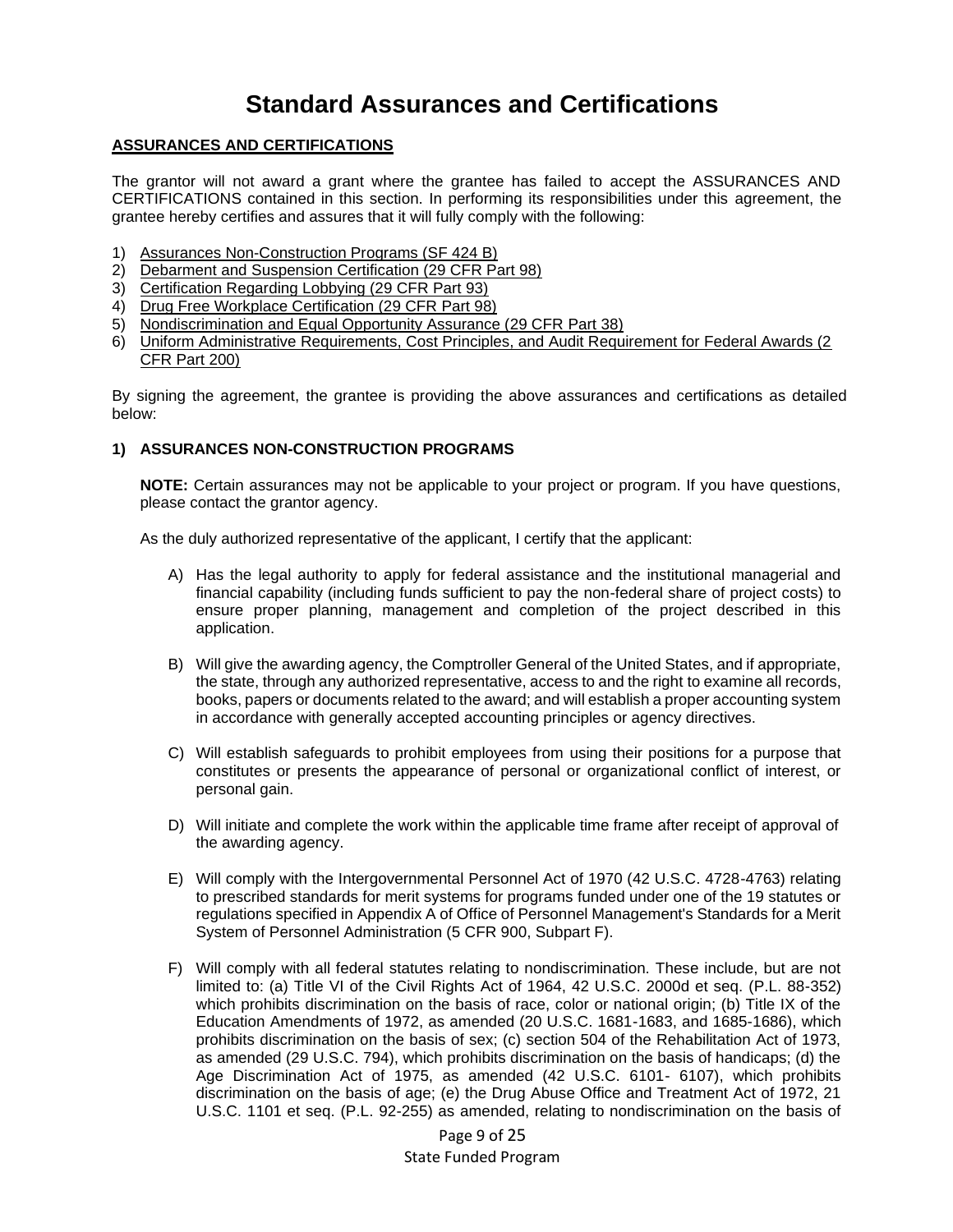drug abuse; (f) the Comprehensive Alcohol Abuse and Alcoholism Prevention, Treatment and Rehabilitation Act of 1970, 21 U.S.C. 801 et seq. (P.L. 91-616) as amended, relating to nondiscrimination on the basis of alcohol abuse or alcoholism; (g) sections 523 and 527 of the Public Health Service Act (42 U.S.C. 290 dd-2), as amended, relating to confidentiality of alcohol and drug abuse patient records; (h) Title VIII of the Civil Rights Act of 1968 (42 U.S.C. 3601 et seq.), as amended, relating to nondiscrimination in the sale, rental or financing of housing; (i) the Genetic Information Nondiscrimination Act of 2008 which prohibits discrimination on the basis of genetic information; (j) any other nondiscrimination provisions in the specific statute(s) under which application for federal assistance is being made; and (k) the requirements of any other nondiscrimination statute(s) which may apply to the application.

- G) Will comply, or has already complied, with the requirements of Titles II and III of the Uniform Relocation Assistance and Real Property Acquisition Policies Act of 1970, 42 U.S.C. 4601 et seq. (P.L. 91-646) which provide for fair and equitable treatment of persons displaced or whose property is acquired as a result of federal or federally assisted programs. These requirements apply to all interests in real property acquired for project purposes regardless of federal participation in purchases.
- H) Will comply with the provisions of the Hatch Act (5 U.S.C. 1501-1508 and 7324-7328) which limit the political activities of employees whose principal employment activities are funded in whole or in part with federal funds.
- I) Will comply, as applicable, with the provisions of the Davis-Bacon Act (40 U.S.C. 276a to 276a-7), the Copeland Act (40 U.S.C. 276c and 18 U.S.C. 874) and the Contract Work Hours and Safety Standards Act (40.U.S.C. 327-333), regarding labor standards for federally assisted construction subagreements.
- J) Will comply, if applicable, with Flood Insurance Purchase Requirements of section 102(a) of the Flood Disaster Protection Act of 1973, 42 U.S.C. 4001 et seq. (P.L. 93-234) which requires recipients in a special flood hazard area to participate in the program and to purchase flood insurance if the total cost of insurable construction and acquisition is \$10,000 or more.
- K) Will comply with environmental standards which may be prescribed pursuant to the following: (a) institution of environmental quality control measures under the National Environmental Policy Act of 1969, 42 U.S.C. 4321 et seq. (P. L. 91-190) and Executive Order (EO) 11514; (b) notification of violating facilities pursuant to EO 11738; (c) protection of wetlands pursuant to EO 11990; (d) evaluation of flood hazards in flood plains in accordance with EO 11988; (e) assurance of project consistency with the approved state management program developed under the Coastal Zone Management Act of 1972 (16 U.S.C. 1451 et. seq.); (f) conformity of federal actions to state (Clear Air) implementation plans under section 176(c) of the Clear Air Act of 1955, as amended (42 U.S.C. 7401 et seq.); (g) protection of underground sources of drinking water under the Safe Drinking Water Act of 1974 as amended, 42 U.S.C. 300f et seq. (P.L. 93-523); and (h) protection of endangered species under the Endangered Species Act of 1973, as amended, 16 U.S.C. 1531 et seq. (P.L. 93-205).
- L) Will comply with the Wild and Scenic Rivers Act of 1968 (16 U.S.C. 1271 et seq.) related to protecting components or potential components of the national wild and scenic rivers system.
- M) Will assist the awarding agency in assuring compliance with section 106 of the National Historic Preservation Act of 1966, as amended (16 U.S.C. 470), EO 11593 (identification and protection of historic properties) and the Archaeological and Historic Preservation Act of 1974 (16 U.S.C. 469a-1 et seq.).
- N) Will comply with P.L. 93-348 regarding the protection of human subjects involved in research, development and related activities supported by this award of assistance.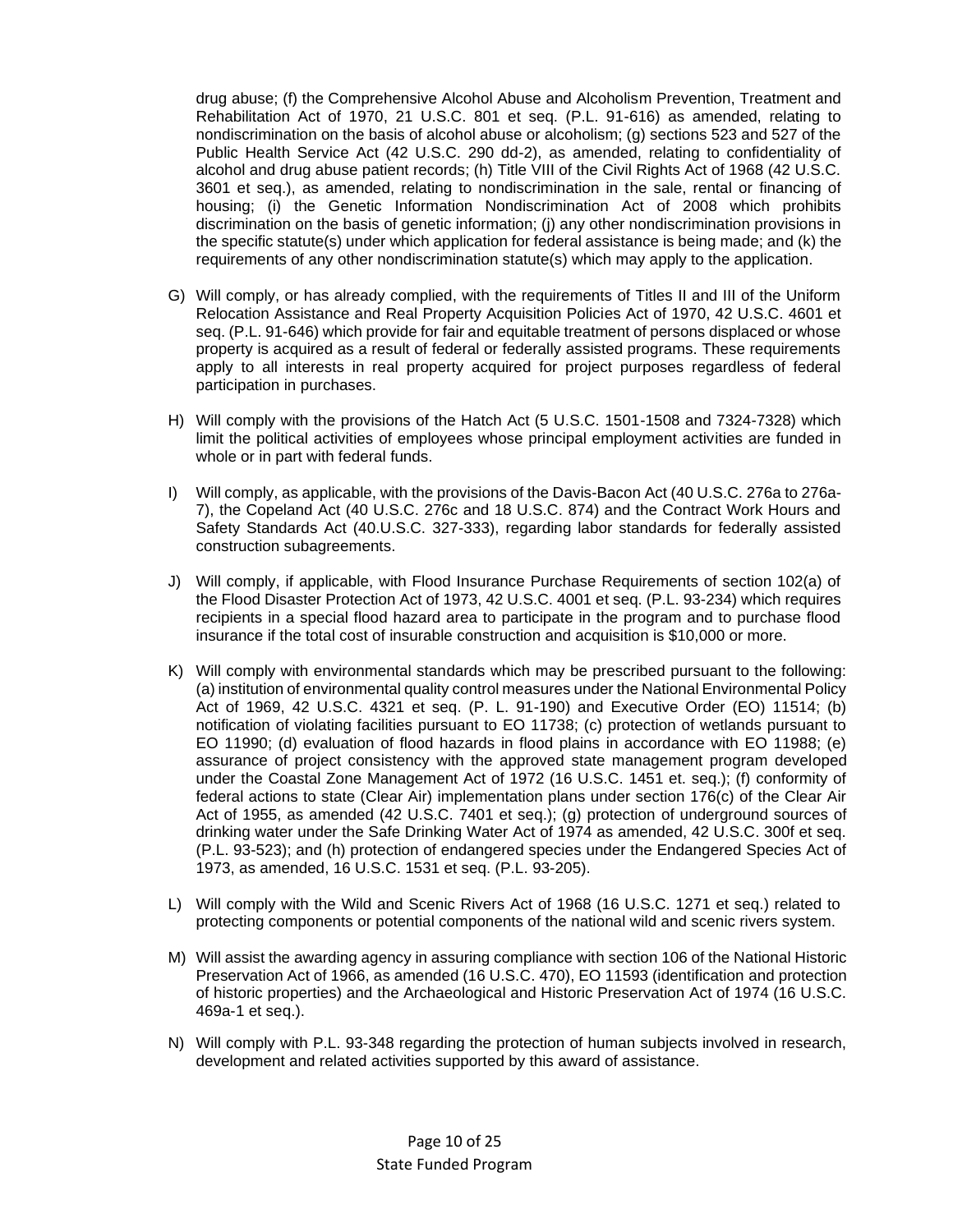- O) Will comply with the Laboratory Animal Welfare Act of 1966 (P.L. 89-544), as amended, (7 U.S.C. 2131 et seq.) pertaining to the care, handling and treatment of warm-blooded animals held for research, teaching or other activities supported by this award of assistance.
- P) Will comply with the Lead-Based Paint Poisoning Prevention Act (42 U.S.C. 4801 et seq.) which prohibits the use of lead-based paint in construction or rehabilitation of residence structures.
- Q) Will cause to be performed the required financial and compliance audits in accordance with the Uniform Administrative Requirements, Cost Principles, and Audit Requirements for Federal Awards (78 FR 78589).
- R) Will comply with all applicable requirements of all other federal laws, executive orders, regulations and policies governing this program.
- S) Will comply with the Federal Funding Accountability and Transparency Act requiring recipients and subrecipients of federal financial assistance to obtain a Data Universal Numbering System (DUNS) number and will report the DUNS number to the grantor as a condition of receiving a federal grant or award. Furthermore, the grantee must be registered in the federal System for Award Management (SAM) and continue to maintain an active SAM registration with current information at all times during which the term of this grant or award is in effect. Furthermore, no contract, award, subgrant will be made by the grantee to another party if said party is listed in the Excluded Parties List System in the federal SAM.

#### **2) CERTIFICATION REGARDING DEBARMENT, SUSPENSION AND OTHER RESPONSIBILITY MATTERS**

As required by EO 12549, Debarment and Suspension, and implemented at 34 CFR Part 85, for prospective participants in primary covered transactions, as defined at 34 CFR Part 85, sections 85.105 and 85.110.

The prospective primary participant certifies to the best of its knowledge and belief that it and its principals:

- A) Are not presently debarred, suspended, proposed for debarment, declared ineligible or voluntarily excluded from covered transactions by any federal department or agency or the state of New Jersey.
- B) Have not within a three year period preceding this proposal been convicted or had a civil judgment rendered against them for commission of fraud or a criminal offense in connection with obtaining, attempting to obtain or performing a public (federal, state or local) transaction or contract under a public transaction; violation of federal or state antitrust statutes or commission of embezzlement theft, forgery, bribery, falsification or destruction of records, making false statements or receiving stolen property.
- C) Are not presently indicted or otherwise criminally or civilly charged by a government entity (federal, state or local) with commission of any of the offenses enumerated in paragraph B of this certification; and have not within a three-year period preceding this application/proposal had one or more public transactions (federal, state or local) terminated for cause or default.
- D) Where the prospective primary participant is unable to certify to any of the statements in this certification, such prospective participant shall attach an explanation to this proposal (or plan).
- E) Are not listed in the Excluded Parties List System in the federal SAM.

#### **3) CERTIFICATION REGARDING LOBBYING**

As required by 31 U.S.C. 1352 and implemented at 34 CFR Part 82, for the persons entering into a grant or cooperative agreement over \$100,000, as defined at 34 CFR Part 82, sections 82.105 and 82.110 that applicant certifies that: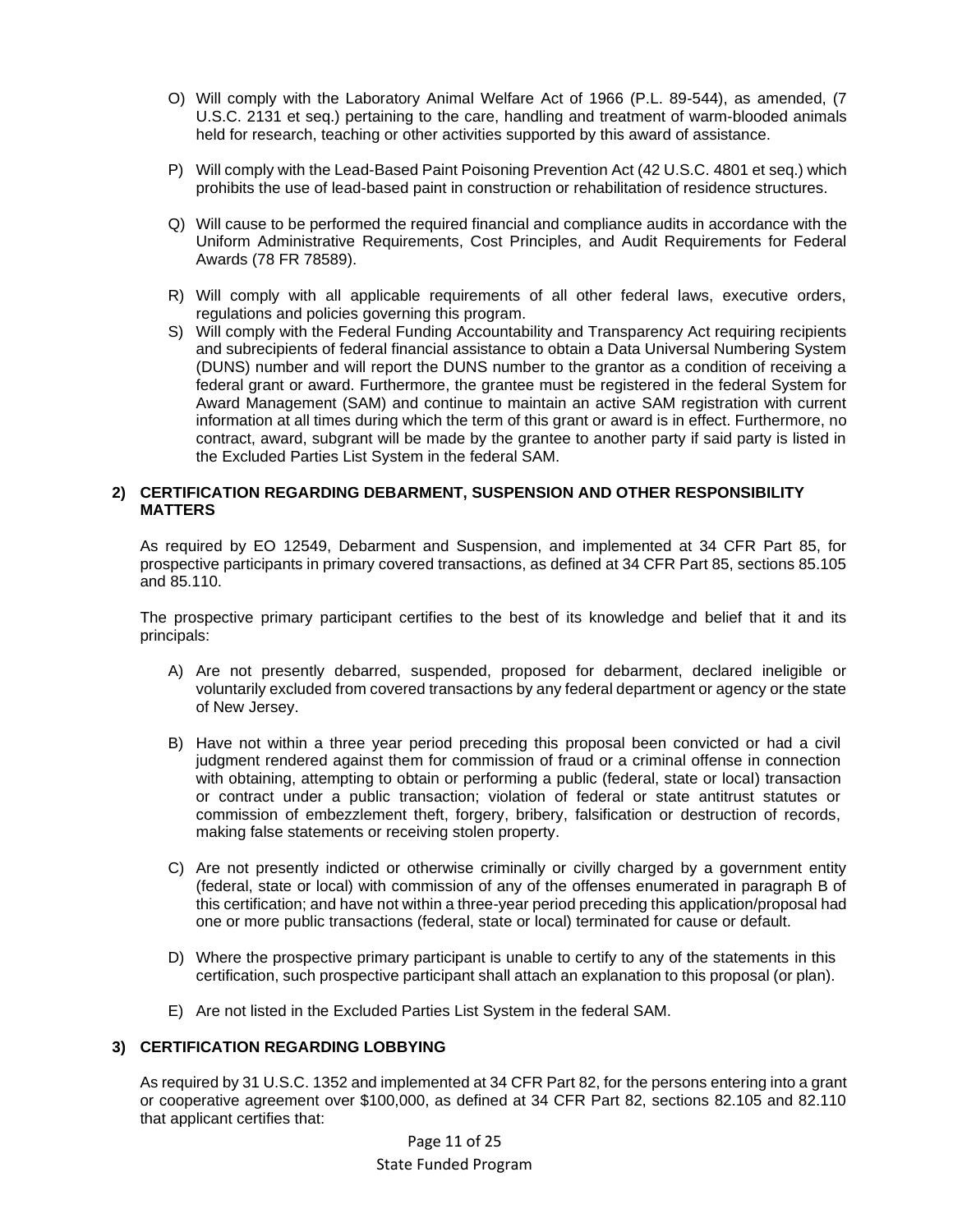The undersigned (i.e., grantee signatory) certifies, to the best of his or her knowledge and belief that:

- A) No federal appropriated funds have been paid or will be paid, by or on behalf of the undersigned, to any person for influencing or attempting to influence an officer or employee of Congress, or an employee of a member of Congress in connection with the awarding of any federal contract, the making of any federal grant, the making of any federal loan, the entering into of any cooperative agreement and the extension, continuation, renewal, amendment or modification of any federal contract, grant loan or cooperative agreement.
- B) If any funds other than federal appropriated funds have been paid or will be paid to any person for influencing or attempting to influence an officer or employee of any agency, a member of Congress, an officer or employee of Congress or an employee of a member of Congress in connection with this federal contract, grant, loan or cooperative agreement, the undersigned shall complete and submit Standard Form - LLL, Disclosure Form to Report Lobbying, in accordance with its instructions.
- C) The undersigned shall require that the language of this certification be included in the award documents for all subawards at all tiers (including subcontracts, subgrants and contracts under grants, loans and cooperative agreements) and that all subrecipients shall certify and disclose accordingly. This certification is a material representation of fact upon which reliance was placed when this transaction was made or entered into. Submission of this certification is a prerequisite for making or entering into this transaction imposed by 31 U.S.C 1352. Any person who fails to file the required certification shall be subject to a civil penalty of not less than \$10,000 and not more than \$100,000 for each such failure.

#### **4) CERTIFICATION REGARDING DRUG-FREE WORKPLACE REQUIREMENTS**

As required by the Drug-Free Workplace Act of 1988, and implemented at 34 CFR Part 85, Subpart F, for grantees as defined at 34 CFR Part 85, sections 85.605 and 85.610.

The grantee certifies that it will or will continue to provide a drug-free workplace by:

- A) Publishing a statement notifying employees that the unlawful manufacture, distribution, dispensing, possession or use of a controlled substance is prohibited in the grantee's workplace and specifying the actions that will be taken against employees for violation of such prohibition.
- B) Establishing an ongoing drug-free awareness program to inform employees about:
	- 1) The dangers of drug abuse in the workplace;
	- 2) The grantee's policy of maintaining a drug-free workplace;
	- 3) Any available drug counseling, rehabilitation and employee assistance programs; and
	- 4) The penalties that may be imposed upon employees for drug abuse violations occurring in the workplace.
- C) Making it a requirement that each employee to be engaged in the performance of the grant be given a copy of the statement required by paragraph A.
- D) Notifying the employee in the statement required by paragraph A that as a condition of employment under the grant, the employee will:
	- 1) Abide by the terms of the statement; and
	- 2) Notify the employer in writing of his or her conviction for a violation of a criminal drug statute occurring in the workplace no later than five calendar days after such conviction.
- E) Notifying the agency in writing, within 10 calendar days after receiving notice under subparagraph (D)(2) from an employee or otherwise receiving actual notice of such conviction. Employers of convicted employees must provide notice, including position title, to every grant

Page 12 of 25

#### State Funded Program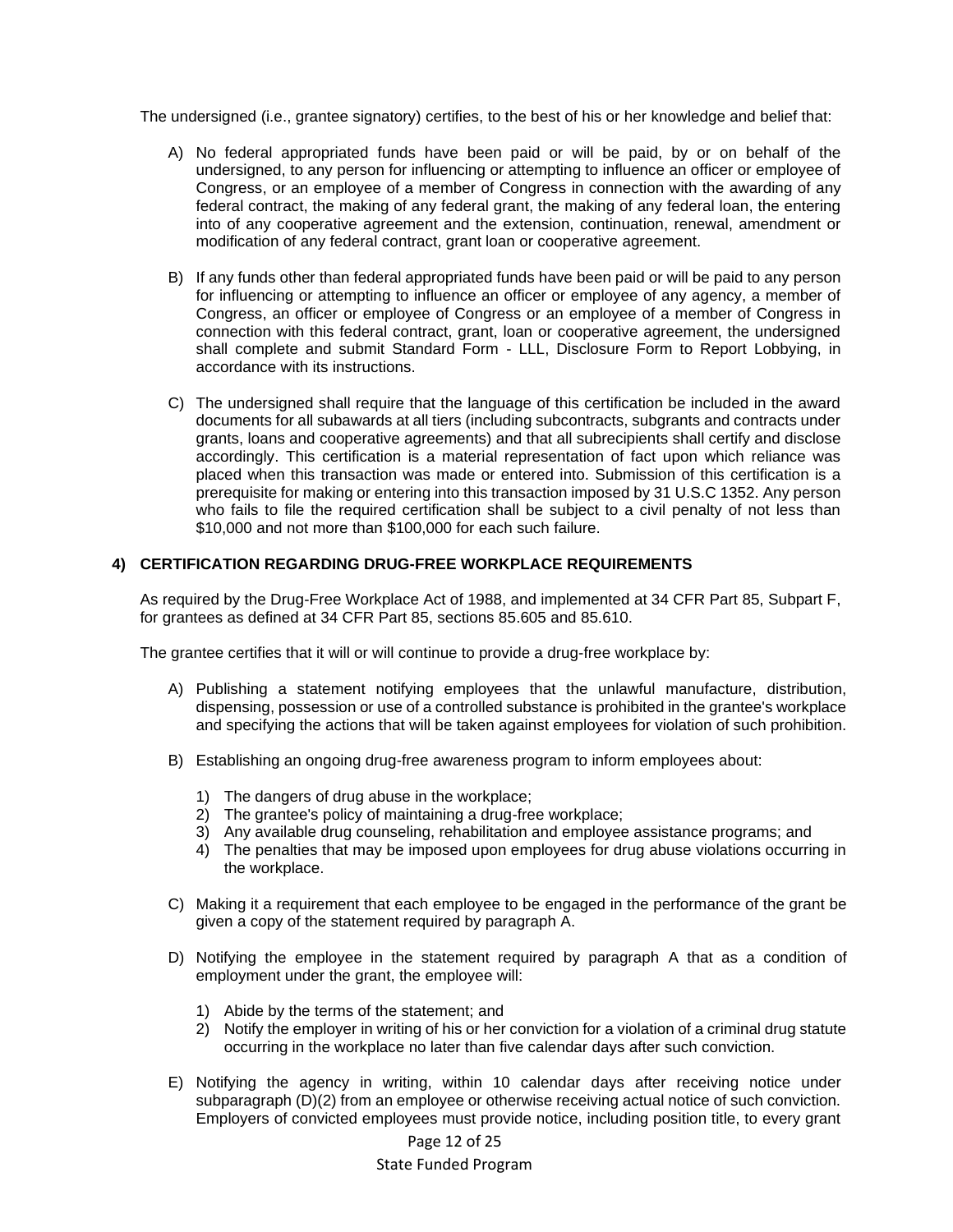officer or other designee on whose grant activity the convicted employee was working, unless the federal agency has designated a central point for the receipt of such notices. Notice shall include the identification number(s) of each affected grant.

- F) Taking one of the following actions, within 30 calendar days of receiving notice under subparagraph (D)(2), with respect to any employee who is so convicted:
	- 1) Taking appropriate personnel action against such an employee, up to and including termination, consistent with the requirements of the Rehabilitation Act of 1973, as amended; or
	- 2) Requiring such employee to participate satisfactorily in a drug abuse assistance or rehabilitation program approved for such purposes by a federal, state or local health, law enforcement or other appropriate agency.
- G) Making a good faith effort to continue to maintain a drug-free workplace through implementation of paragraphs A, B, C, D, E and F.

#### **5) NONDISCRIMINATION AND EQUAL OPPORTUNITY ASSURANCE**

As a condition to the award of financial assistance from the New Jersey Department of Labor (NJDOL), the grant applicant assures that it will comply fully with the nondiscrimination and equal opportunity provisions of the following laws:

- A) Title VI of the Civil Rights Act of 1964, as amended**,** which prohibits discrimination on the basis of race**,** color and national origin.
- B) Section 504 of the Rehabilitation Act of 1973, as amended, which prohibits discrimination against qualified individuals with disabilities.
- C) The Age Discrimination Act of 1975, as amended, which prohibits discrimination on the basis of age.
- D) Title IX of the Education Amendments of 1972, as amended, which prohibits discrimination on the basis of sex in educational programs.
- E) The Americans with Disabilities Act (P.L. 101-336) which prohibits discrimination based on disabilities in the areas of employment, public services, transportation, public accommodations and telecommunications. It requires all affected entities to provide *reasonable accommodation* to persons with disabilities.
- F) Section 188 of the Workforce Innovation and Opportunity Act of 2014 (WIOA), which prohibits discrimination against all individuals in the United States on the basis of race, color, religion, sex, national origin, age, disability, political affiliation or belief, and against beneficiaries on the basis of either citizenship/status as a lawfully admitted immigrant authorized to work in the United States or participation in any WIOA Title I-financially assisted program or activity.
- G) The grant applicant also assures that it will comply with 29 CFR Part 38 and all other regulations implementing the laws listed above. The grant applicant understands that the United States has the right to seek judicial enforcement of this assurance.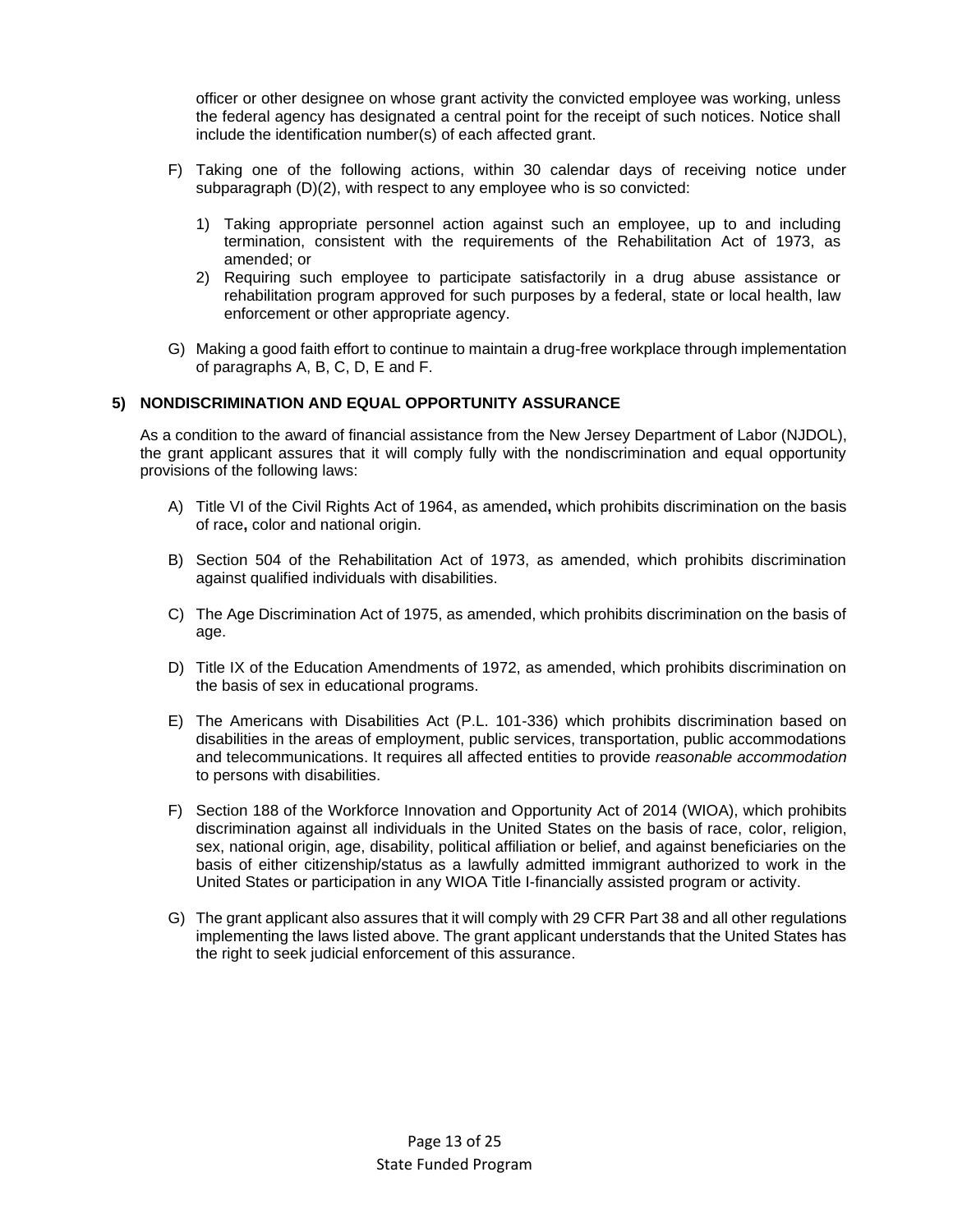#### **6) UNIFORM ADMINISTRATIVE REQUIREMENTS, COST PRINCIPLES AND AUDIT REQUIREMENTS FOR FEDERAL AWARDS (2 CFR PART 200)**

As a condition to the award of Federal financial assistance, the recipient or subrecipient assures that it will fully abide by all regulations of 2 CFR Chapter I, Chapter II, Part 200

The grantee may insert in the space provided below the site(s) for the performance of work done in connection with the specific grant.

 $\overline{\phantom{a}}$  , and the contribution of the contribution of the contribution of the contribution of the contribution of the contribution of the contribution of the contribution of the contribution of the contribution of the  $\overline{\phantom{a}}$  , and the contribution of the contribution of the contribution of the contribution of the contribution of the contribution of the contribution of the contribution of the contribution of the contribution of the  $\overline{\phantom{a}}$  , and the contribution of the contribution of the contribution of the contribution of the contribution of the contribution of the contribution of the contribution of the contribution of the contribution of the  $\overline{\phantom{a}}$  , and the contribution of the contribution of the contribution of the contribution of the contribution of the contribution of the contribution of the contribution of the contribution of the contribution of the  $\overline{\phantom{a}}$  , and the contribution of the contribution of the contribution of the contribution of the contribution of the contribution of the contribution of the contribution of the contribution of the contribution of the  $\overline{\phantom{a}}$  , and the contribution of the contribution of the contribution of the contribution of the contribution of the contribution of the contribution of the contribution of the contribution of the contribution of the

Place of Performance (Street address, city, county, state, ZIP code)

Check ( ) if there are workplaces on file that are not identified.

As the duly authorized representative of the applicant, I hereby certify that the applicant will comply with the above certifications.

**Printed Name and Title Signature Signature** 

**Date**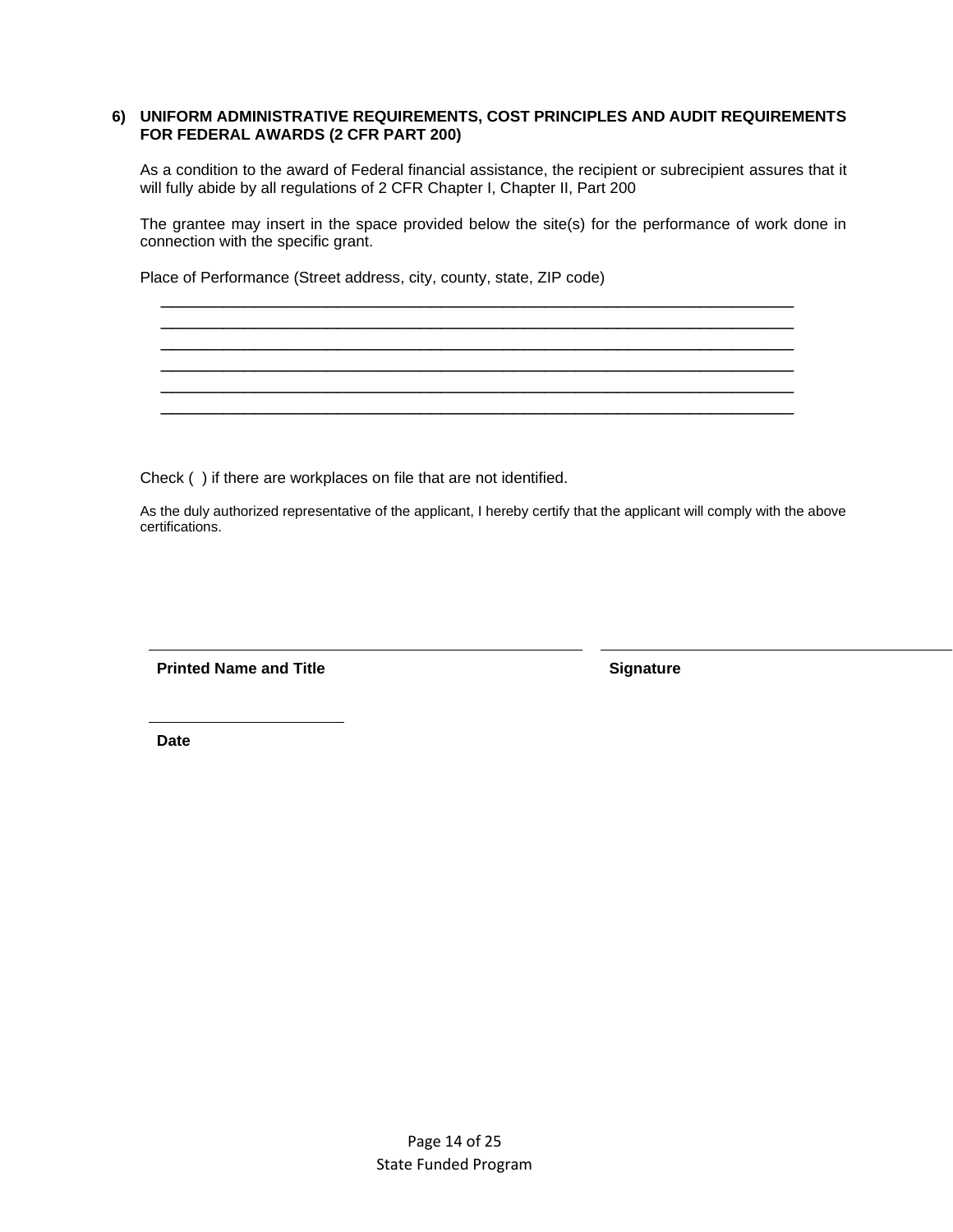# **General Provisions**

### **DEFINITIONS**

For the purpose of this document, the following definitions apply:

- Grantor is defined as the New Jersey Department of Labor, which is also referred to as NJDOL.
- Grantee is defined as any entity in direct receipt of funds by written instrument from NJDOL.
- Subgrantee is defined as any entity in receipt of funds from a grantee.
- Agreement refers to the contract with NJDOL, the General Provisions, and where applicable, the Standard Assurances and Certifications.

#### **1) COMPLIANCE WITH EXISTING LAWS**

- A) The grantee agrees to comply with all federal, state and municipal laws, rules and regulations generally applicable to the activities in which the grantee is engaged in performance of this agreement.
- B) These laws, rules and regulations include, but are not limited to the following:
	- 1) Federal Office of Management and Budget (OMB) documents: [https://www.whitehouse.gov/omb/information-for-agencies/circulars/.](https://www.whitehouse.gov/omb/information-for-agencies/circulars/)
	- 2) New Jersey Department of the Treasury, Office of Management and Budget documents: (a) Circular Letter 15-08-OMB, Single Audit Policy for Recipients of Federal Grants, State Grants and State Aid: [http://www.state.nj.us/infobank/circular/cir1508\\_omb.pdf.](http://www.state.nj.us/infobank/circular/cir1508_omb.pdf)
		- (b) State Grant Compliance Supplement: [https://www.state.nj.us/treasury/omb/stategrant.shtml.](https://www.state.nj.us/treasury/omb/stategrant.shtml)
	- 3) State Affirmative Action Legal Citations: The grantee agrees to comply with and to require subgrantees to comply with N.J.A.C. 17:27, applicable provisions of N.J.S.A. 10:5 et al., P.L. 1975, c. 127 and all implementing regulations.

Customized Training - Where funding is provided in whole or in part from the Workforce Development Partnership (WDP) fund, the grantee assures and agrees that it will fully comply with the requirements of the New Jersey Employment and Workforce Development Act (P.L. 1992 c. 43) and state regulations and directives governing this program. These requirements include the following assurances:

- 1) The grantee assures that it will fully comply with all federal and state laws regarding child labor, wages, workplace and classroom safety, health standards and other laws.
- 2) The grantee agrees that if it relocates outside New Jersey or outsources employee positions within three years following the end date of the customized training contract, the grantee will promptly notify NJDOL and refund all money to NJDOL, including payments made to any subgrantee on its behalf.
- 3) The grantee agrees to retain only service providers located in the state of New Jersey to provide the customized training services funded under this agreement.

Failure to comply with the laws, rules and regulations shall be grounds for termination of this agreement.

#### **2) NONDISCRIMINATION AND EQUAL OPPORTUNITY**

The grantee agrees to comply with the nondiscrimination and equal opportunity provisions of the following laws:

1) Section 188 of the Workforce Innovation and Opportunity Act (WIOA), which prohibits discrimination against all individuals in the United States on the basis of race, color, religion, sex, national origin, age, disability, political affiliation or belief and against beneficiaries on the basis of either citizenship/status as a lawfully admitted immigrant authorized to work in the United States or participation in any WIOA financially-assisted program or activity.

Page 15 of 25

#### State Funded Program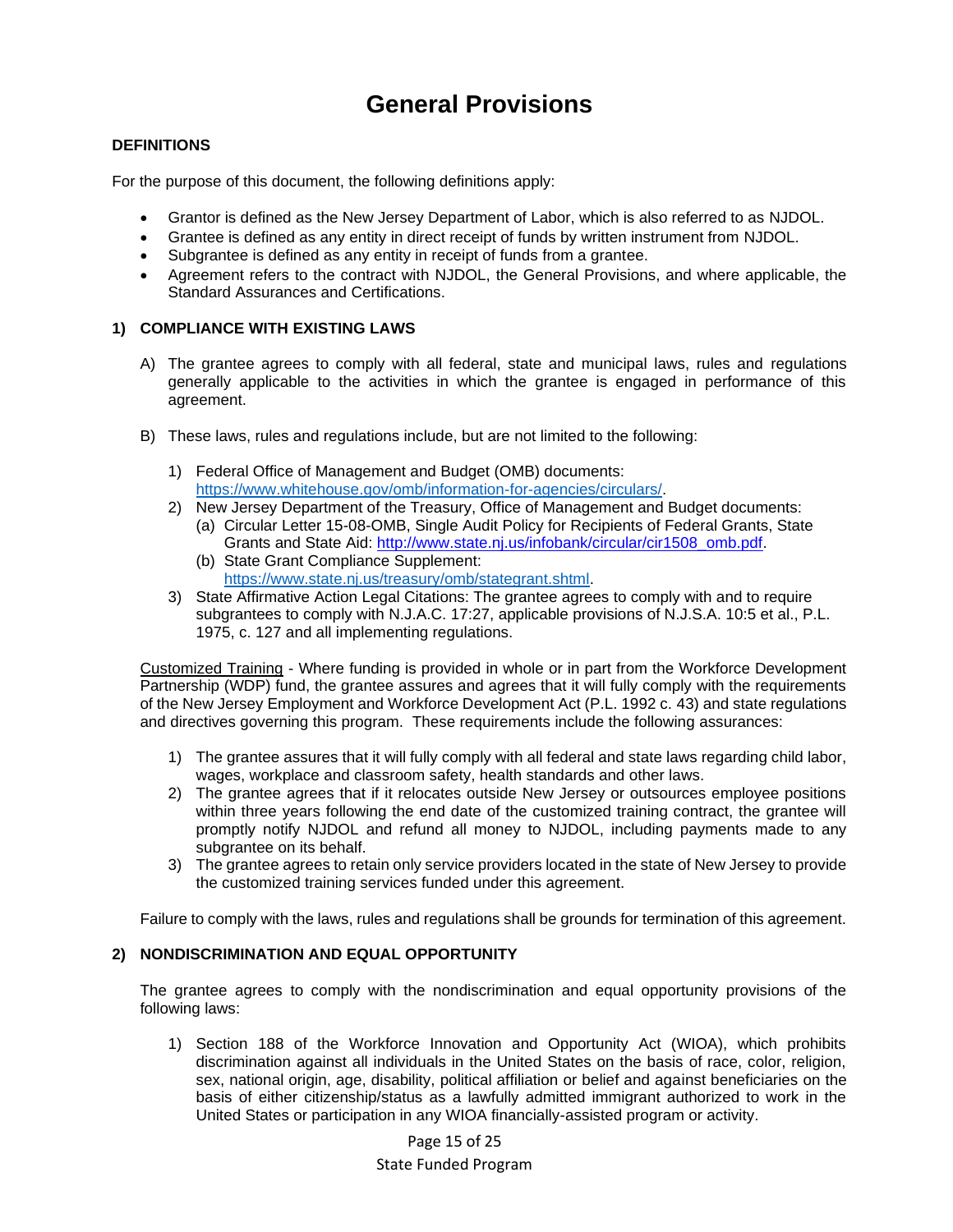- 2) Title VI of the Civil Rights Act of 1964, as amended, which prohibits discrimination on the basis of race, color and national origin.
- 3) Section 504 of the Rehabilitation Act of 1973, as amended, which prohibits discrimination against qualified individuals with disabilities.
- 4) The Age Discrimination Act of 1975, as amended, which prohibits discrimination on the basis of age.
- 5) Title IX of the Education Amendments of 1972, as amended which prohibits discrimination on the basis of sex in educational programs.
- 6) The Americans with Disabilities Act (P.L. 101-336) which prohibits discrimination based on disabilities in the areas of employment, public services, transportation, public accommodations and telecommunications. It requires all affected entities to provide reasonable accommodation to persons with disabilities.
- 7) The Genetic Information Nondiscrimination Act of 2008 which prohibits discrimination on the basis of genetic information.
- 8) Any other nondiscrimination provisions in the specific statute(s) under which application for federal assistance is being made and the requirements of any other nondiscrimination statute(s) which may apply to the application.

The grantee also assures that it will comply with 29 CFR Part 38 and all other regulations implementing the laws listed above.

### **3) SPECIAL GRANT CONDITIONS FOR HIGH RISK GRANTEES**

- A) A grantee may be considered high risk if NJDOL determines that a grantee:
	- 1) Has a history of unsatisfactory performance;
	- 2) Is not financially stable;
	- 3) Has a financial management system which does not meet the standards set forth in section 4;
	- 4) Has not conformed to terms and conditions of previous awards; and
	- 5) Is otherwise not responsible.
- B) When NJDOL determines that an award will be made; special conditions and/or restrictions shall correspond to the high risk condition and shall be included in the award. Special conditions and/or restrictions may include:
	- 1) Payment on a reimbursement basis;
	- 2) Withholding authority to proceed to the next phase until receipt or evidence of acceptable performance within a given funding period;
	- 3) Requiring additional, more detailed financial reports;
	- 4) Additional project monitoring;
	- 5) Requiring the grantee to obtain technical or management assistance; and
	- 6) Establishing additional prior approvals.
- C) If NJDOL decides to impose such special conditions and/or restrictions, an NJDOL official will notify the grantee as soon as possible, in writing, of:
	- 1) The nature of the special conditions and/or restrictions;
	- 2) The reason(s) for imposing the special conditions and/or restrictions;
	- 3) The corrective actions that must be taken before the special conditions and/or restrictions will be removed by NJDOL and the time allowed for completing the corrective actions; and
	- 4) The method of requesting reconsideration of the special conditions and/or restrictions imposed.

### **4) FINANCIAL MANAGEMENT SYSTEM**

A) The grantee shall be responsible for maintaining an adequate financial management system and will immediately notify NJDOL when the grantee cannot comply with the requirements established in this section of the grant.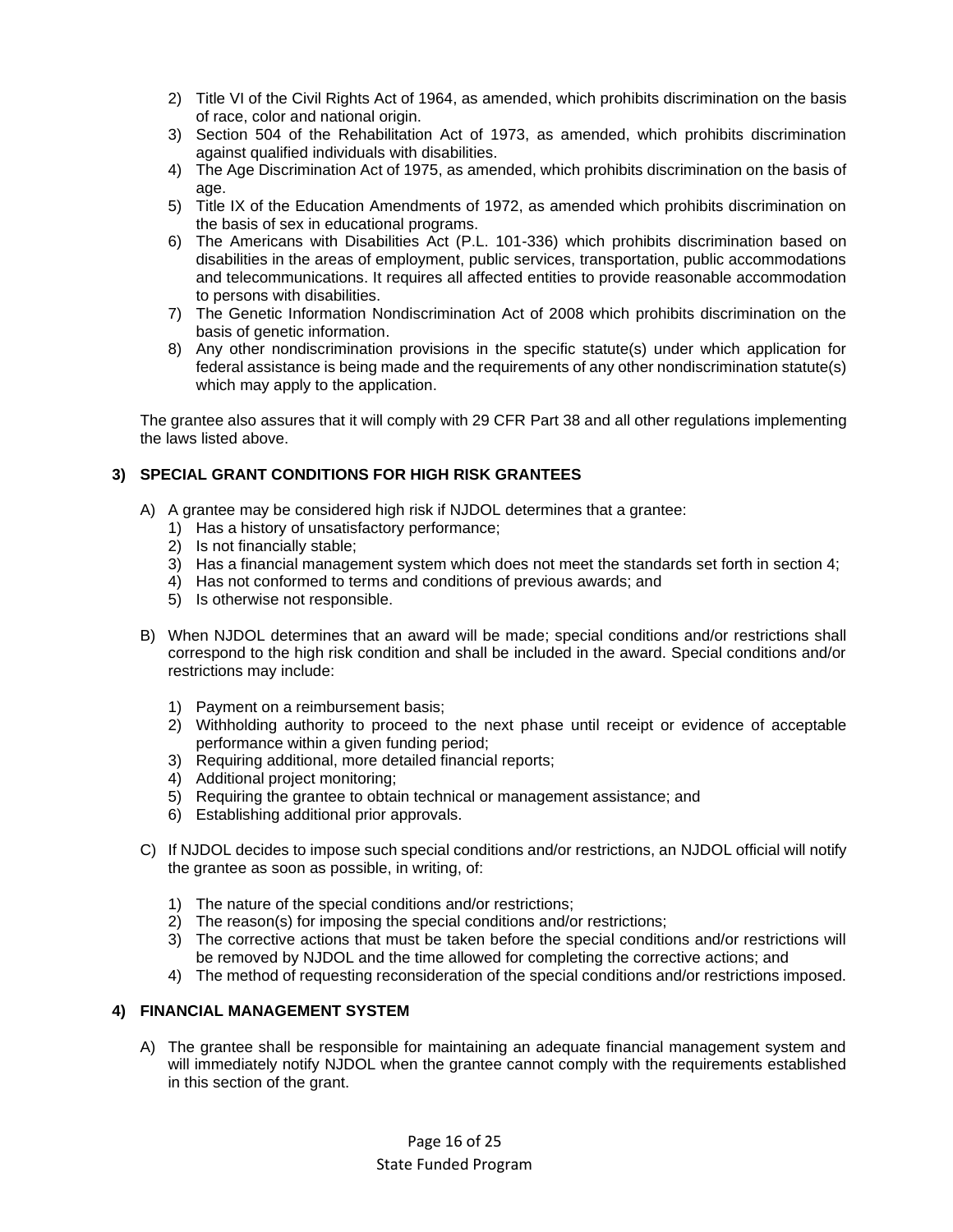- B) The grantee's financial management system shall provide for:
	- 1) Financial Reporting:

Accurate, current and complete disclosure of the financial results of each grant in conformity with generally accepted principles of accounting and reporting in a format that is in accordance with the financial reporting requirements of the grant;

2) Accounting Records:

Records that adequately identify the source and application of funds for NJDOL-supported activities. These records must contain information pertaining to grant awards and authorizations, obligations, unobligated balances, assets, liabilities, outlays or expenditures and income;

3) Internal Control:

Effective internal and accounting controls over all funds, property and other assets. The grantee shall adequately safeguard all such assets and assure that they are used solely for authorized purposes;

4) Budget Control:

Comparison of actual expenditures or outlays with budgeted amounts for each grant. Also, the relationship of the financial information with performance or productivity data, including the development of unit cost information required by NJDOL;

5) Allowable Costs:

Procedures for determining reasonableness, allowability and allocability of costs generally consistent with the provisions of federal and state requirements;

6) Source Documentation:

Accounting records that are supported by source documentation; and

7) Cash Management:

Procedures to minimize the time elapsing between the advance of funds from NJDOL and the disbursement by the grantee, whenever funds are advanced by NJDOL.

- C) NJDOL may require the submission of a Statement of Adequacy of the Accounting System, as provided in Chapter II-2 of the **One-Stop Comprehensive Financial Management Technical Assistance Guide**, available at [https://www.doleta.gov/grants/pdf/TAG\\_PartI.pdf.](https://www.doleta.gov/grants/pdf/TAG_PartI.pdf)
- D) NJDOL may review the adequacy of the financial management system of any applicant as part of a pre-award review or at any time subsequent to the award. If NJDOL determines that the grantee's accounting system does not meet the standards described in paragraph B above, additional information to monitor the grant may be required by NJDOL upon written notice to the grantee, until such time as the system meets with NJDOL approval.

#### **5) ALLOWABLE COSTS**

Funds expended in this project shall be those as stated in the agreement for the purposes and functions outlined, unless changed by an approved modification. The grantee shall be entitled only to reimbursement for actual expenses incurred or obligated during the agreement period or during an approved extension agreed upon by the grantee and NJDOL, and only in the amount specified in the

> Page 17 of 25 State Funded Program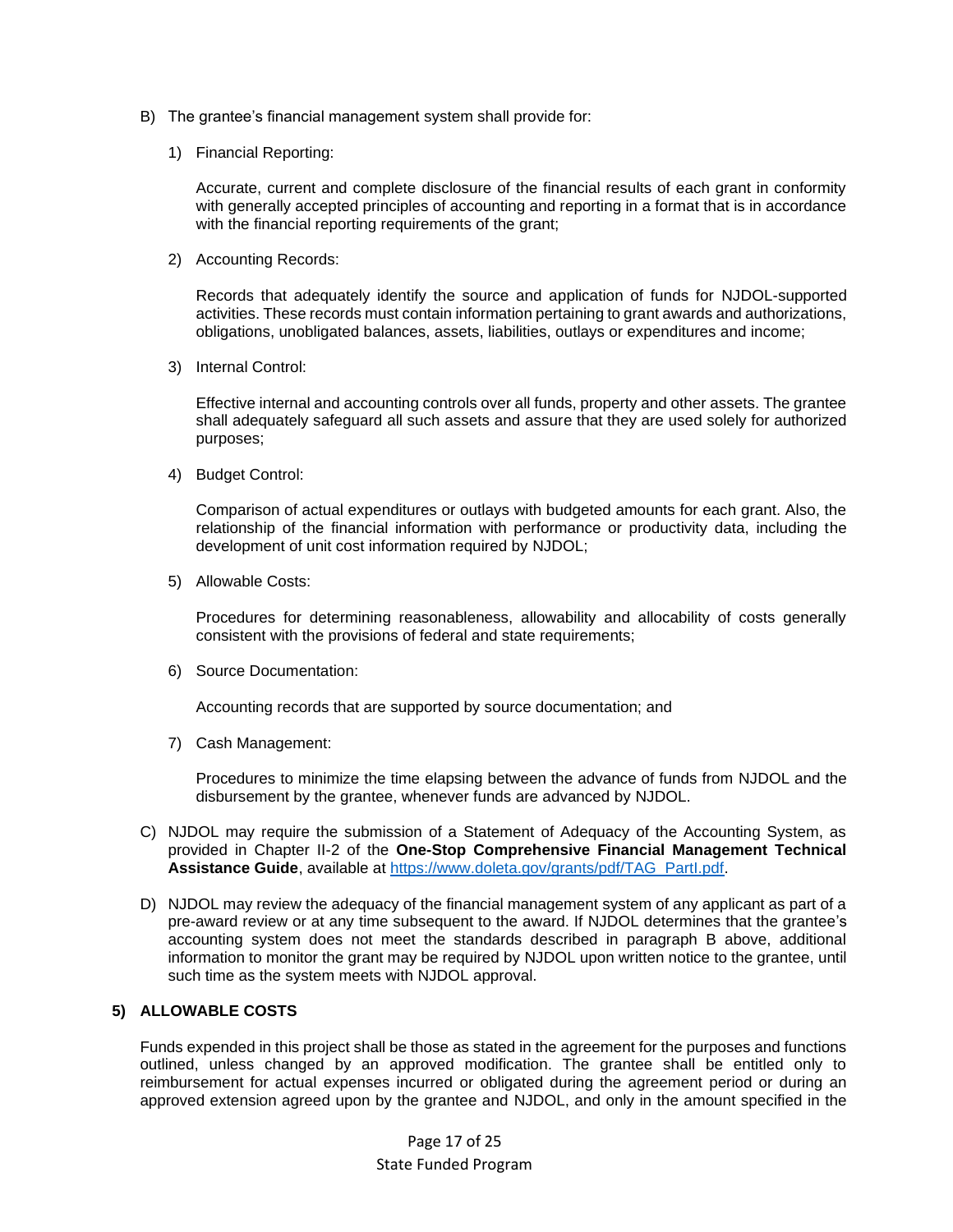agreement. All obligations shall be liquidated by the period provided in the agreement and per federal and state requirements.

Grantees who are government, educational or nonprofit organizations must comply with federal cost principles as established in the Uniform Administrative Requirements, Cost Principles, and Audit Requirements for Federal Awards. These regulations establish government-wide cost principles, including a requirement that salaries and wages charged to this agreement be supported by appropriate personnel activity reports and meet the requirements of 2

CFR 200.430(i) Standards for Documentation of Personal Expenses.

The grantee is responsible for the proper withholding and payment of employment-related taxes for any individual hired or otherwise employed by the grantee who meets the definition of employee in accordance with N.J.S.A. 43:21-19(i)(6).

Should any funds under this agreement be used for the purpose of satisfying any grantee or subgrantee pooled costs (i.e., general and administrative or indirect), it is the sole responsibility of the grantee to provide documentation substantiating such cost. It is incumbent upon the grantee to provide sufficient documentation regarding such requests including documentation of its development and components and approval by the appropriate cognizant agency. NJDOL reserves the right to cap and deny any requests associated with pooled costs (i.e., general and administrative or indirect). Funding of the budgeted amount of the pooled costs in this agreement does not imply approval by NJDOL of the amount or method of calculation.

#### **6) MATCHING AND COST SHARING**

The grantee shall be required to account to the satisfaction of NJDOL for matching and cost sharing requirements in accordance with the agreement and federal and state requirements.

#### **7) PROGRAM INCOME**

Program income shall be defined as gross income earned by the grantee from grant-supported activities. Such earnings include, but will not be limited to, income from service fees, sale of commodities, usage or rental fees and royalties on patents and copyrights.

- A) If a grantee receives interest earned of \$250 or more in a fiscal year on advances of grant funds, see Chapter II-7-3 of the **One-Stop Comprehensive Financial Management Technical Assistance Guide**.
- B) Unless otherwise provided or specified, the grantee shall have no obligation to NJDOL with respect to royalties received as a result of copyrights or patents produced under the grant.
- C) All other program income earned during the grant period shall be retained by the grantee and used in accordance with Chapter II-7 of the **One-Stop Comprehensive Financial Management Technical Assistance Guide**.

#### **8) PRICE WARRANTY**

The grantee warrants that the prices agreed upon are not less favorable than those currently extended to any other customer for the same or similar articles in similar quantities. The grantee extends the same terms and conditions as extended to its most favored customers and final price includes all common reductions for discounts, rebates or other incentives. All goods procured under this agreement shall be name brand, first quality, new parts, unless otherwise specified.

#### **9) PAYMENT METHOD**

A) Payments to the grantee or on behalf of the grantee shall be issued only after the agreement has been executed. The grantee will provide sufficient documentation that action has been taken to carry out the terms and conditions of the agreement. Upon receipt of the requisite financial and narrative

> Page 18 of 25 State Funded Program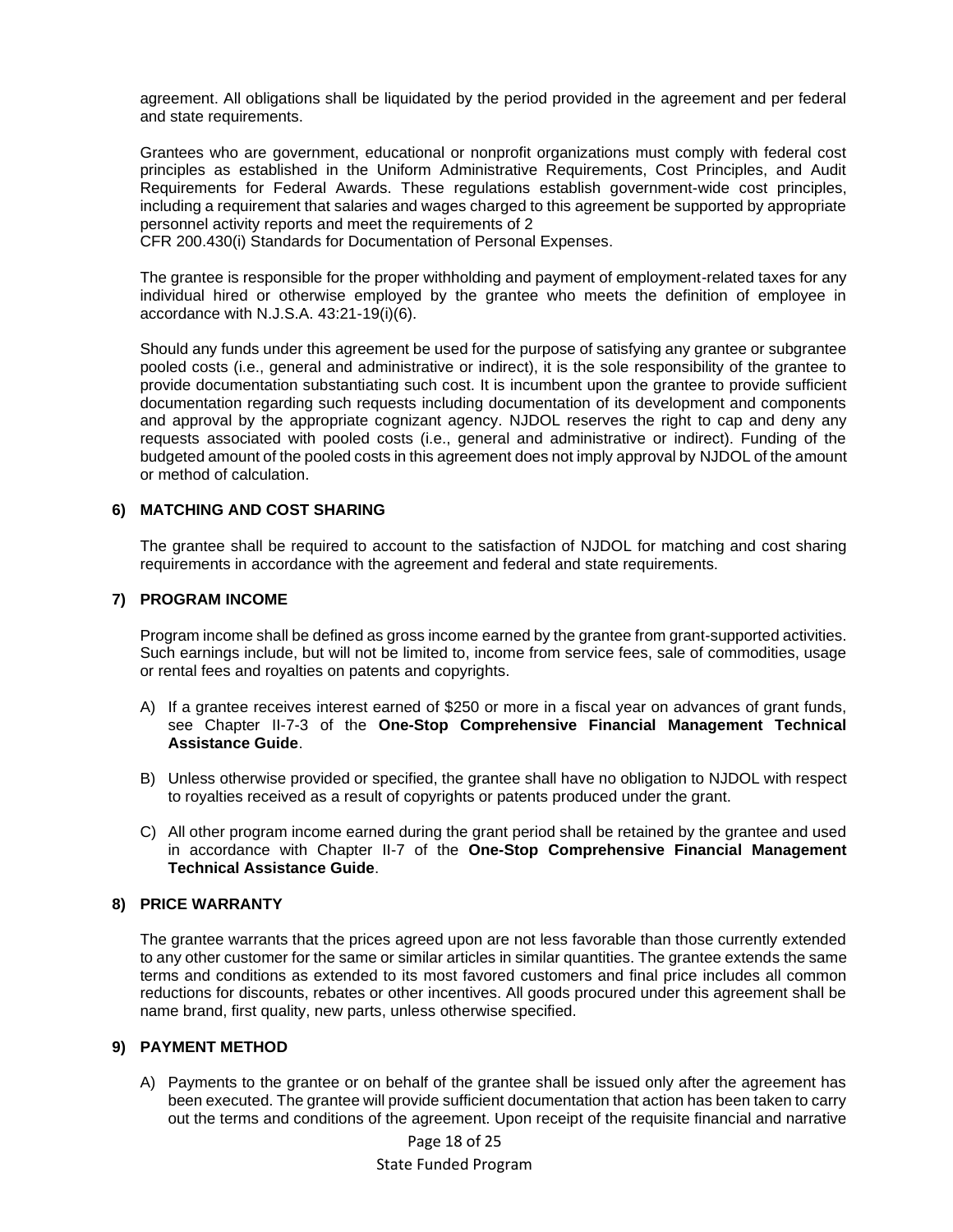reports and other forms required by NJDOL and upon appropriate certification by the director of finance and accounting of NJDOL, NJDOL will pay the grantee per the agreement's payment schedule.

B) A Payment Voucher (Form PV 6/93) form will be submitted in a form satisfactory to NJDOL, with supporting documentation that the contracted services are operational and will continue to be for the period specified in the agreement. At its discretion, NJDOL may request additional reports.

#### **10) REPORTING REQUIREMENTS**

The grantee agrees to provide all reports specified in the agreement within the established timeframe and to the satisfaction of NJDOL. Financial reports are to be reported on the accrual basis of accounting.

#### **11) STATE MONITORING, EVALUATION AND AUDIT**

The following sections A to E pertain to all governmental, non-profit organizations and for-profit organizations:

- A) The grantee agrees to cooperate with any monitoring, evaluation and/or audit conducted by NJDOL or their designees and authorized agents.
- B) The grantee will maintain its records and accounts in such a way as to facilitate the preparation of financial statements in accordance with generally accepted accounting principles and the audits thereof and ensure that subgrantees also maintain records which are auditable. The grantee is responsible for any disallowed costs resulting from any audit exceptions incurred by its own organization or that of its subgrantees.
- C) NJDOL reserves the right to build upon the audit received. Interim audits may be conducted at the discretion of NJDOL.
- D) The grantee agrees to provide full access to their books and records and to submit to any audit or review of financial and compliance requirements of NJDOL.
- E) The grantee agrees to include in the engagement letter or agreement with any independent audit firm language that NJDOL is granted access to any and all workpapers that support or address any and all findings that are in regards to NJDOL funds.

The following sections F to M pertain to all governmental and non-profit organizations:

- F) All grantees that expend \$750,000 or more in federal financial assistance or state financial assistance within their fiscal year must have annual single audits or program-specific audits performed in accordance with Subpart F – Audit Requirements of the Uniform Administrative Requirements, Cost Principles, and Audit Requirements for Federal Awards and state policy.
- G) All grantees that expend less than \$750,000 in federal or state financial assistance within their fiscal year, but expend \$100,000 or more in state and/or federal financial assistance within their fiscal year, must have either a financial statement audit performed in accordance with Government Auditing Standards (Yellow Book) or a program-specific audit performed in accordance with Subpart F – Audit Requirements of the Uniform Administrative Requirements, Cost Principles, and Audit Requirements for Federal Awards and state policy.
- H) Program-specific audits in accordance with Subpart F Audit Requirements of the Uniform Administrative Requirements, Cost Principles, and Audit Requirements for Federal Awards can be elected when a grantee expends federal or state awards under only one federal or state program and the federal or state program's statutes, regulations, or terms and conditions of the grant award do not require a financial statement audit of the recipient.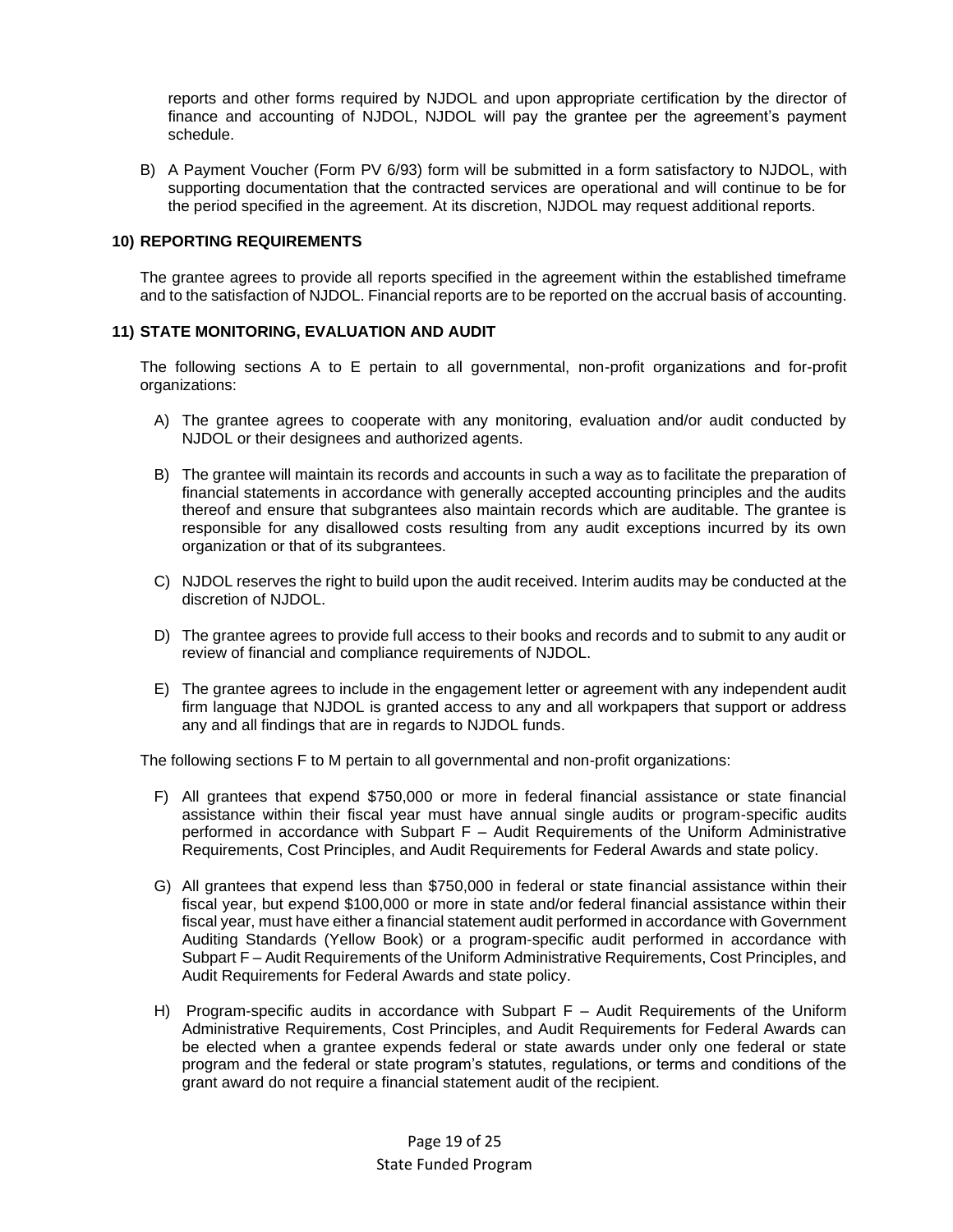- I) All grantees that expend less than \$100,000 in federal or state financial assistance within their fiscal year, but expend \$50,000 or more in federal or state financial assistance within their fiscal year must have a special report applying agreed upon procedures including, but not limited to, reviewing and testing the cost and expenses incurred for which reimbursement was requested to determine their propriety under the contract and review of the training records which substantiate training was completed in accordance with the contracts. The procedures to be followed will be provided by the department's Office of Internal Audit.
- J) Although Subpart F Audit Requirements allows specific provisions for biennial audits; state policy continues to require all audits to be performed on an annual basis.
- K) In addition to federal-required reports and opinions, grantee single audits must contain similar reports and opinions for state funds.
- L) Grantee single audit reports must include a supplementary schedule of the entity's state grant and state financial assistance programs. This schedule must show for each program:
	- State Grantor Organization;
	- Program Title/Name;
	- State Grant Award Number or Account Number;
	- Grant Award Period;
	- Fiscal Year Grant Expenditures;
	- Total Grant Expenditures to Date.

The following section M pertains to for-profit organizations:

- M) All grantees that expend \$50,000 or more in federal or state financial assistance within their fiscal year must have either:
	- A grant specific audit in accordance with Government Auditing standards (Yellow Book), or;
	- A financial audit report conducted under generally accepted auditing standards which includes a separate report on compliance with contractual provisions, or;
	- A special report applying agreed upon procedures including, but not limited to, reviewing and testing the cost and expenses incurred for which reimbursement was requested to determine their propriety under the contract and review of the training records which substantiate training was completed in accordance with the contracts. The procedures to be followed will be provided by the Department's Office of Internal Audit.

#### **12) RECORDS**

The grantee agrees to collect, maintain and, upon request, report equal opportunity information, including sex, age, disability, ethnicity, and race, for all individuals who apply for benefits or services financially assisted by the program.

Such records must include but are not limited to, records on eligible applicants and registrants, participants, ex-participants, employees and applicants for employment. The grantee agrees to record the race, ethnicity, sex, age and where known, disability status of every applicant, registrant, eligible applicant and registrant, participant, ex-participant, applicant for employment and employee. The grantee further agrees to comply with the requirements of 2 C.F.R 200.79 and 2 C.F.R 200.82 which governs the use of personally identifiable information (PII). Such information must be stored in a manner that ensures confidentiality and must be used only for the purposes of recordkeeping and reporting; determining eligibility, where appropriate; determining the extent to which the grantee is operating the program or activity in a nondiscriminatory manner; or other use authorized by law. Where designation of individuals by race or ethnicity is required, the guidelines of the Office of Management and Budget must be used.

> Page 20 of 25 State Funded Program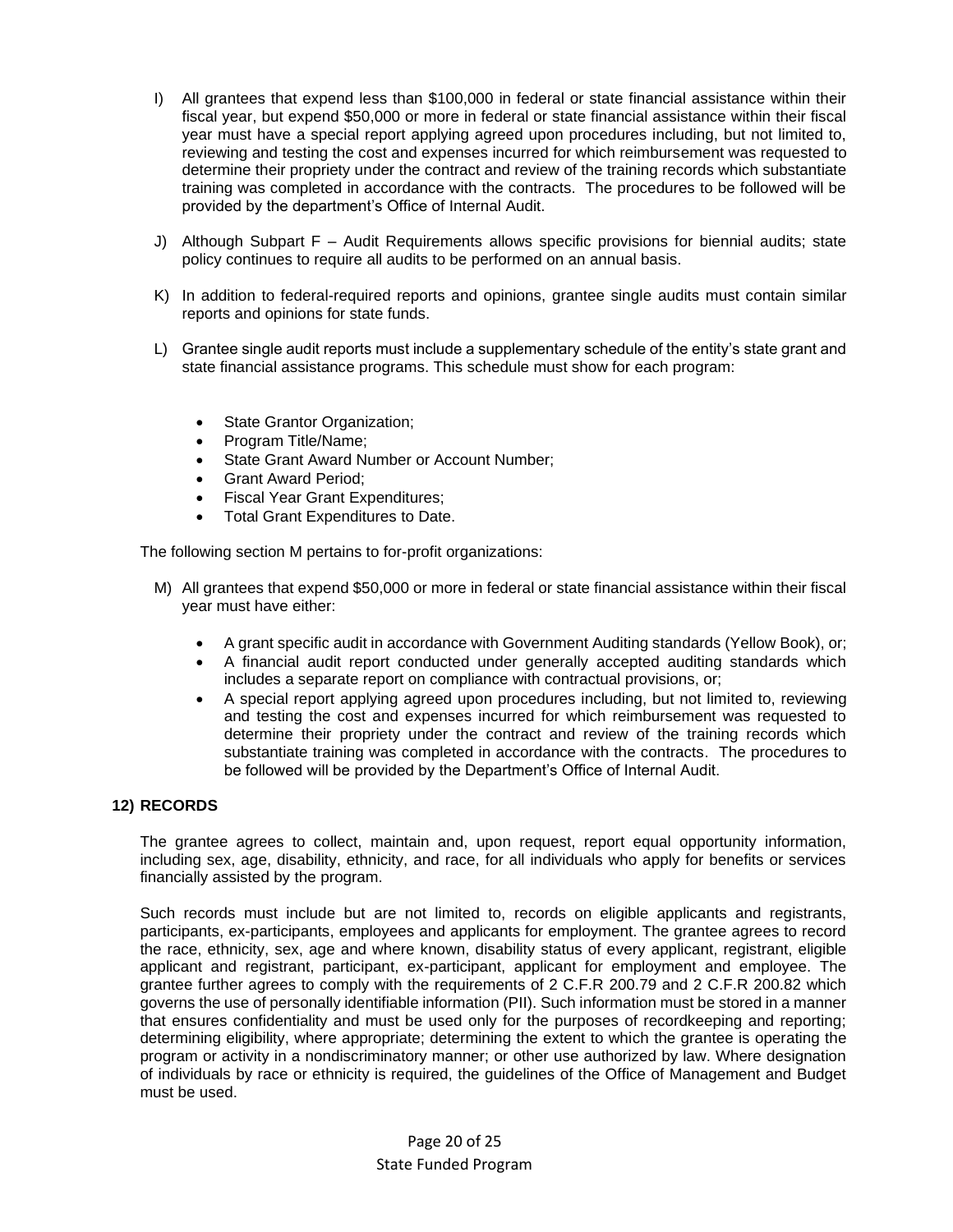Retention – The grantee agrees to maintain all records pertinent to all grants, contracts and agreements, including financial, statistical, property and participant records and supporting documentation for a period of seven years from the date of the final expenditure report. The aforementioned records will be retained beyond the seven years if any litigation or audit is begun or if a claim is instituted involving the grant or agreement covered by the records. In these instances, the records will be retained until the litigation, audit or claim has been finally resolved. The grantee agrees to insure that subgrantees retain records in accordance with these requirements. In the event of the termination of the relationship between grantee and subgrantees, the grantee shall be responsible for the maintenance and retention of the records of any subgrantees unable to retain them.

Access – NJDOL may investigate any matter it deems necessary to determine compliance with state policy and/or procedures. The investigations authorized by this provision may include examining records (including making certified copies thereof), questioning employees and entering any premises or onto any site in which any part of a program of the grantee is conducted or in which any of the records of the grantee are kept.

#### **13) PROCUREMENT STANDARDS**

Procurement of supplies, equipment and other services with funds provided by this agreement shall be accomplished in a manner generally consistent with federal and state requirements.

Adherence to the standards contained in the applicable federal and state laws and regulations does not relieve the grantee of the contractual responsibilities arising under its procurements. The grantee is the responsible authority, without recourse to NJDOL, regarding the settlement and satisfaction of all contractual and administrative issues arising out of procurement entered in support of a grant.

#### **14) PROPERTY**

The grantee is responsible and accountable for all equipment and property purchased with funds under this agreement, including purchases made by any subgrantee receiving payments on behalf of the grantee. A current inventory of such property and equipment, with a value of \$250 or more, shall be maintained by the grantee. Procedures for property records are outlined in the state of New Jersey Treasury Circular 19-12, [https://www.nj.gov/infobank/circular/cir1912\\_omb.pdf,](https://www.nj.gov/infobank/circular/cir1912_omb.pdf) and the grantee shall follow those procedures. The grantee agrees to provide the same security and safekeeping measures for property paid for under this agreement as the grantee provides for the same or similar property owned by the grantee. The grantee agrees to impose similar conditions upon any subgrantee engaged to provide services under this agreement.

All documents, patents, copyrights, data, studies, surveys, drawings, maps, models, photographs, films, duplicating plates, reports, plans and other materials prepared by the grantee in connection with the project are the property of NJDOL. Such material will be delivered to NJDOL upon request.

If the project is funded under WDP, all documents, patents, copyrights, data, studies, surveys, drawings, maps, models, photographs, films, duplicating plates, reports, plans and other materials prepared by the grantee in connection with the grant are the property of said grantee. However, NJDOL retains the authority to review such material for the limited purpose of determining the extent and quality of performance under the grant. Such materials shall be reviewed by NJDOL upon notice given to the grantee and shall promptly be made available to NJDOL for inspection. NJDOL agrees to take all reasonable steps necessary to safeguard the grantee's proprietary interest in these materials.

In addition, if the aforementioned items are developed pursuant to a grant or contract funded in whole or in part by federal funds, the federal agency which provided the funds reserves a paid-up, nonexclusive and irrevocable license to reproduce, publish or otherwise use, and to authorize others to use for federal purposes: i) the copyright in all products developed under the grant, including a subgrant or contract under the grant or subgrant, and ii) and rights of copyright to which the grantee, subgrantee or a contractor purchases ownership under an award (including but not limited to curricula, training models, technical assistance products, and any related materials). Such uses include, but are not limited to, the right to modify and distribute such products worldwide by any means, electronically or otherwise. If

> Page 21 of 25 State Funded Program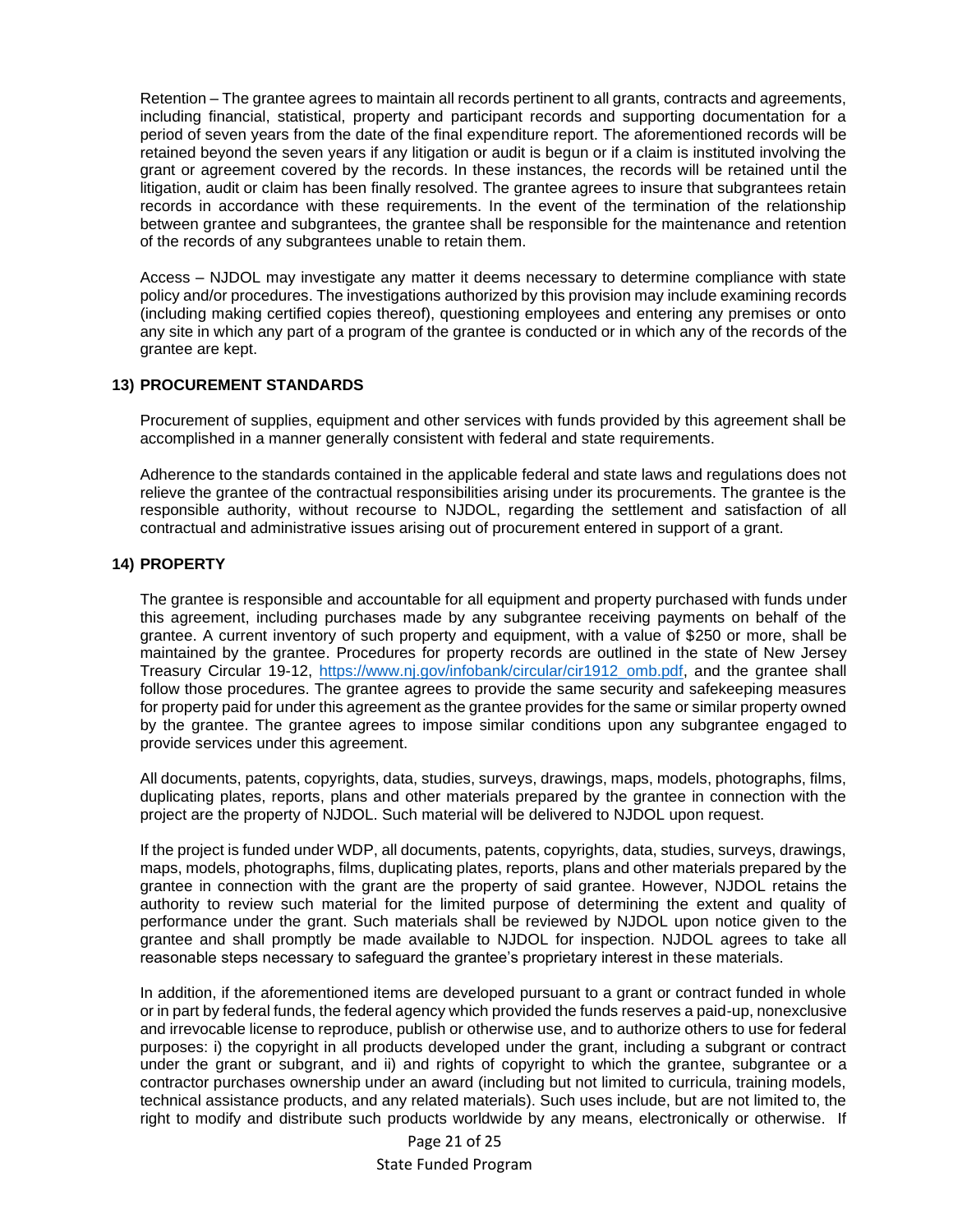applicable, the following needs to be on all products developed in whole or in part with grant funds in accordance with the WIOA Annual Financial Agreement:

This workforce product was funded by a grant awarded by the U.S. Department of Labor's Employment and Training Administration. This product was created by the grantee and does not necessarily reflect the official position of the U.S. Department of Labor. The Department of Labor makes no guarantees, warranties, or assurances of any kind, express or implied, with respect to such information, including any information on linked sites and including, but not limited to, accuracy of the information or its completeness, timeliness, usefulness, adequacy, continued availability, or ownership. This product is copyrighted by the institution that created it. Internal use by an organization and/or personal use by an individual for non-commercial purposes are permissible. All other uses require the prior authorization of the copyright owner.

#### **15) TRAVEL AND CONFERENCES**

Conferences or seminars conducted by the grantee shall be held at the grantee's facilities or at public facilities whenever possible. The rate of reimbursement for mileage allowed for employees of the grantee or subgrantee(s) traveling by personal automobile on official business shall be the rate set by the grantee's policies that are in effect at the time of travel and may not exceed the Internal Revenue Service's standard mileage rate in effect at the time of the travel. If the grantee has an executed collective bargaining agreement, the mileage rate shall not exceed the current Internal Revenue Service's standard mileage rate. The current standard mileage rate can be found at the following website: [http://www.irs.gov/Tax-](http://www.irs.gov/Tax-Professionals/Standard-Mileage-Rates) [Professionals/Standard-Mileage-Rates.](http://www.irs.gov/Tax-Professionals/Standard-Mileage-Rates)

Reimbursements for meals, lodging and travel shall be in accordance with the grantee or subgrantee(s) written travel reimbursement policies not to exceed Federal per diem rates in effect at the time of the travel. The current per diem rates can be found at the following website: [http://www.gsa.gov/portal/category/100120.](http://www.gsa.gov/portal/category/100120)

#### **16) SUBCONTRACTING**

The grantee will perform all terms and conditions of this agreement unless a provision allowing the subcontracting of work is contained in the agreement. All terms and conditions applicable to the grantee apply to any subcontractors or third parties hired by the grantee. None of the work or services covered by this agreement shall be contracted or subcontracted without the prior written approval of NJDOL. Any work or services contracted or subcontracted out hereunder shall be specified in detail by written contract or subcontract. The grantee agrees to impose similar conditions upon any subgrantee to ensure their compliance with all the terms and conditions of this agreement. NJDOL \* retains the authority to review and approve or disapprove all contracts or subcontracts executed to provide the services for which the funds are being provided. At NJDOL's request, the grantee will promptly forward copies of any contracts or subcontracts and fiscal, programmatic and other material pertaining to said subgrantee.

#### **17) MODIFICATIONS**

Modification to the agreement will be made in accordance with procedures prescribed by NJDOL effective at the time of submission of the modification.

- A) The grantee agrees to submit a written modification for approval prior to changing any budget line item contained in this agreement.
- B) NJDOL and grantee agree to make any changes to this agreement only through a written modification.
- C) All modifications to this agreement will be appended to and become part of this agreement.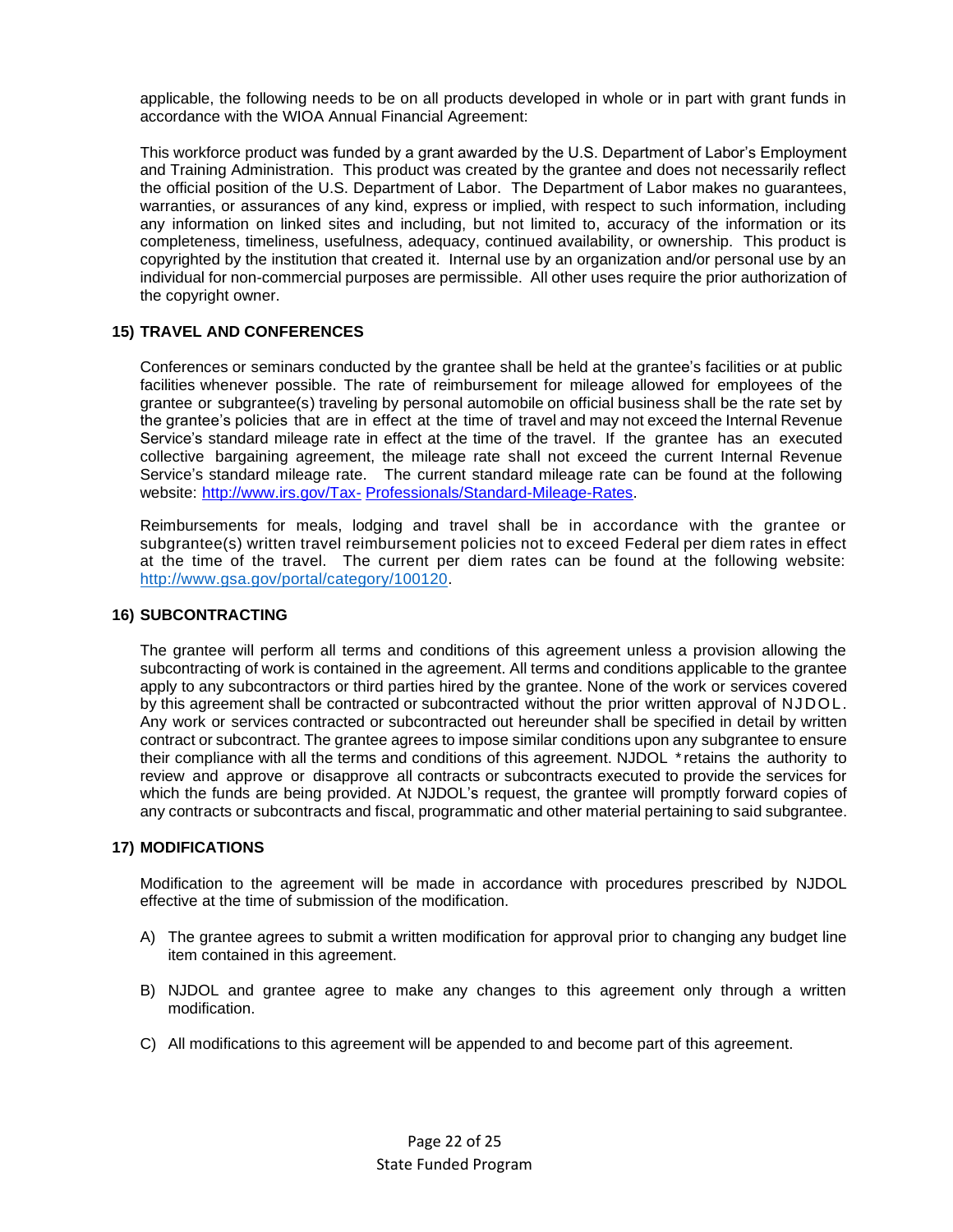#### **18) DISPUTES**

The grantee agrees to attempt to resolve disputes arising from this agreement by administrative process and negotiations in lieu of litigation. The grantee assures performance of this agreement while any dispute is pending.

Any dispute which is not settled by informal means shall be decided by NJDOL, who shall reduce the decision to writing and mail or otherwise furnish a copy thereof to the grantee. The grantee shall be afforded an opportunity to be heard and to offer evidence in support of its position. Pending final decision of a dispute hereunder, the grantee shall proceed diligently with the performance under the agreement.

The dispute resolution mechanism described in this section is not exclusive. NJDOL and grantee preserve all rights in law and equity to pursue any claims that may arise.

This agreement shall be governed by and construed and enforced in accordance with the laws of the state of New Jersey.

#### **19) SEVERABILITY**

If any one or more provisions of the agreement are finally adjudicated to be unlawful or unenforceable by a court of competent jurisdiction, then this agreement shall be construed as if such unlawful provisions had not been contained herein.

#### **20) TERMINATION**

- A) Termination for Convenience NJDOL or grantee may request a termination for any reason. NJDOL or grantee shall give 90 days' advance notice, in writing, to the other parties to this agreement of the effective date of such termination. The grantee shall be entitled to receive just and equitable compensation for any services satisfactorily performed hereunder through the date of termination.
- B) Termination for Cause NJDOL may terminate this agreement when it has determined that the grantee has failed to provide the services specified, or has failed to comply with any of the provisions contained in this agreement or approved application, or otherwise breached the terms of this agreement. If the grantee fails to perform in whole or in part under this agreement, or fails to make sufficient progress so as to endanger performance, or otherwise breaches the terms of this agreement, NJDOL will notify the other parties to this agreement of such unsatisfactory performance or breach in writing. The grantee has 10 working days in which to respond with a plan agreeable to NJDOL for correction of the deficiencies. If the grantee does not respond within the appointed time with corrective plans satisfactory to NJDOL, NJDOL will serve a termination notice on the grantee which will become effective within 10 days after receipt. In the event of such termination, NJDOL shall only be liable for payment for services rendered prior to the effective date of the termination, provided such services are performed in accordance with the provisions of this agreement.
- C) Termination or Reduction of Funds
	- 1) The grantee agrees that major changes to this agreement, both in terms of program content and funding levels, may be required prior to its implementation or during the term of its operations due to new or revised legislation or regulations. The grantee agrees that any such changes deemed necessary by the commissioner of NJDOL shall be immediately incorporated into this agreement.
	- 2) Unearned payments under this agreement may be suspended or terminated upon refusal to accept or satisfy any additional conditions that may be imposed by NJDOL at any time.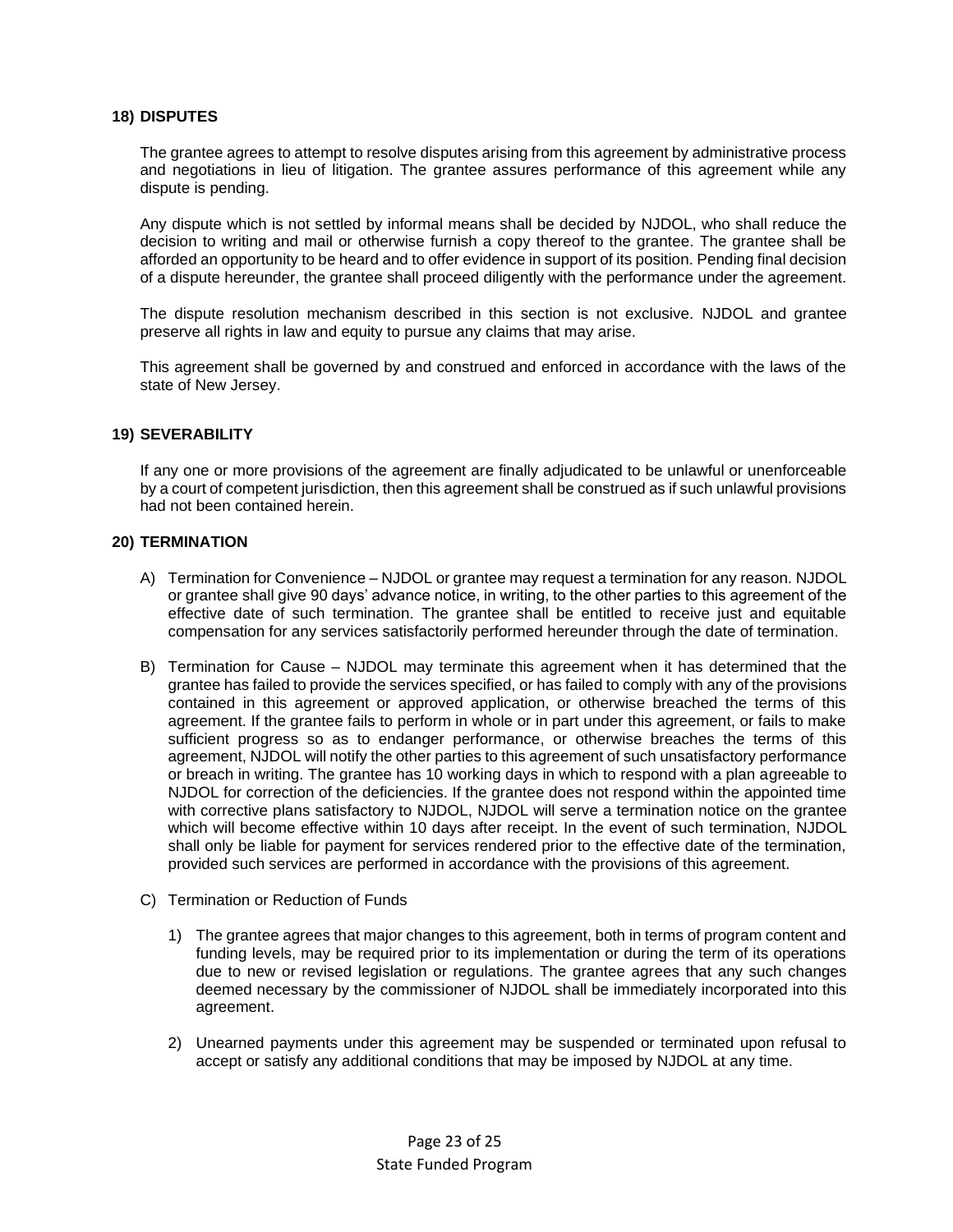#### **21) CONTRACT CLOSEOUT**

- A) The following definitions shall apply for the purpose of this section:
	- 1) Contract Closeout The closeout of an agreement is the process by which NJDOL determines that all applicable administrative actions and all required work of the agreement have been completed by the grantee.
	- 2) Date of Completion The date by which all activities under the agreement are completed, or the expiration date in the grant award document, or any supplement or amendment thereto.
- B) The grantee shall submit a closeout package per the terms of the agreement, unless otherwise extended by NJDOL, after completion of the agreement period or termination of the agreement. Closeout forms will be supplied by NJDOL.
- C) The grantee will, together with the submission of the closeout package, refund to NJDOL any unexpended funds or unobligated (unencumbered) cash advances except such sums as have been otherwise authorized, in writing, by NJDOL to be retained.
- D) Within the limits of the agreement amount, NJDOL may make a settlement for any upward or downward adjustments of costs after the final reports are received.
- E) The grantee is responsible for those costs found to be disallowed, including those of any subgrantee paid from funds under this agreement, and NJDOL retains the right to recover any appropriated amount after fully considering the recommendations on disallowed costs resulting from the final audit, even if a final audit has not been performed prior to the closeout of the agreement.
- F) The grantee shall account for any property received from NJDOL or acquired with funds under this grant, including any property received or acquired by a subgrantee under this grant.

#### **22) PERFORMANCE**

The grantee assures performance will be in accordance with, and within the period of, this agreement and will immediately report any conditions that may adversely affect performance to NJDOL as soon as they become known. Any fraud or suspected fraud involving granted funds must be reported to NJDOL within 48 hours of its discovery.

### **23) CONFLICTS OF INTEREST**

The grantee shall avoid organizational conflicts of interest or the appearance of conflicts of interest in the conduct of procurement activities. Any gratuities offered by the grantee, its agent or representative to any officer, director or employee of NJDOL with a view toward securing this agreement or securing favorable treatment with respect to the awarding, amending or the making of any determination will render the agreement voidable at the option of NJDOL, and may justify further action under applicable state and/or federal laws.

#### **24) BONDING AND INSURANCE**

The grantee shall ensure that every officer, director or employee who is authorized to act on behalf of the grantee for the purpose of receiving funds into program accounts or issuing financial documents, checks or other instruments of payment is bonded to provide protection against loss.

#### **25) AVAILABILITY OF FUNDS**

The grantee shall recognize and agree that both the initial provision of funding and the continuation of such funding under the agreement is expressly dependent upon the availability to NJDOL of funds appropriated by the state Legislature from state and/or federal revenue or such other funding sources

> Page 24 of 25 State Funded Program